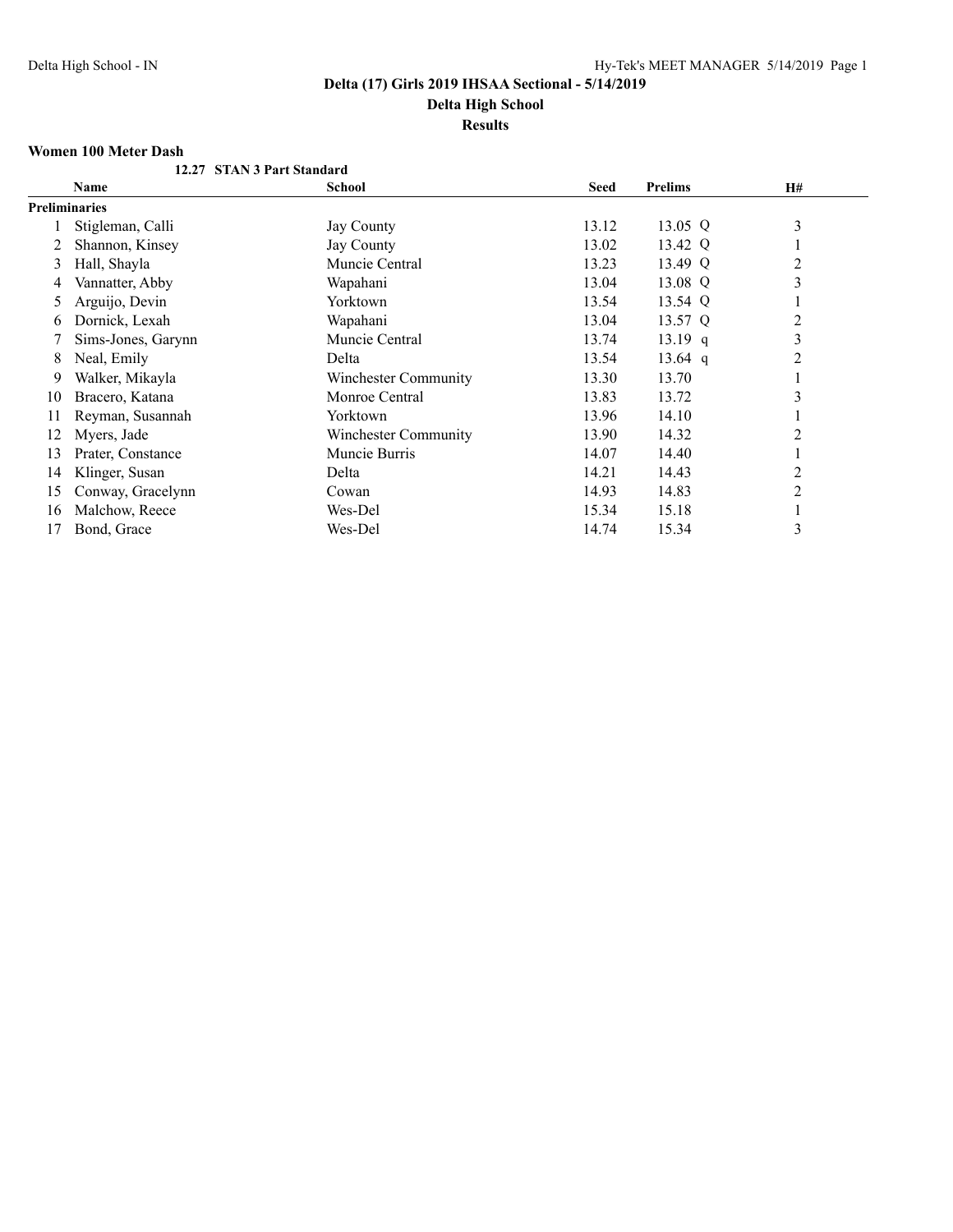# **Results**

### **Women 100 Meter Dash**

|               | womch too witter <i>bash</i> |                            |                |               |               |
|---------------|------------------------------|----------------------------|----------------|---------------|---------------|
|               |                              | 12.27 STAN 3 Part Standard |                |               |               |
|               | Name                         | <b>School</b>              | <b>Prelims</b> | <b>Finals</b> | <b>Points</b> |
| <b>Finals</b> |                              |                            |                |               |               |
|               | Shannon, Kinsey              | Jay County                 | 13.42          | 13.03         | 10            |
|               | 2 Stigleman, Calli           | Jay County                 | 13.05          | 13.15         | 8             |
| 3             | Vannatter, Abby              | Wapahani                   | 13.08          | 13.23         | 6             |
|               | 4 Hall, Shayla               | Muncie Central             | 13.49          | 13.45         |               |
|               | 5 Arguijo, Devin             | Yorktown                   | 13.54          | 13.46         | 4             |
| 6             | Sims-Jones, Garynn           | Muncie Central             | 13.19          | J13.46        |               |
|               | 7 Dornick, Lexah             | Wapahani                   | 13.57          | 13.50         |               |
| 8             | Neal, Emily                  | Delta                      | 13.64          | 13.69         |               |
|               |                              |                            |                |               |               |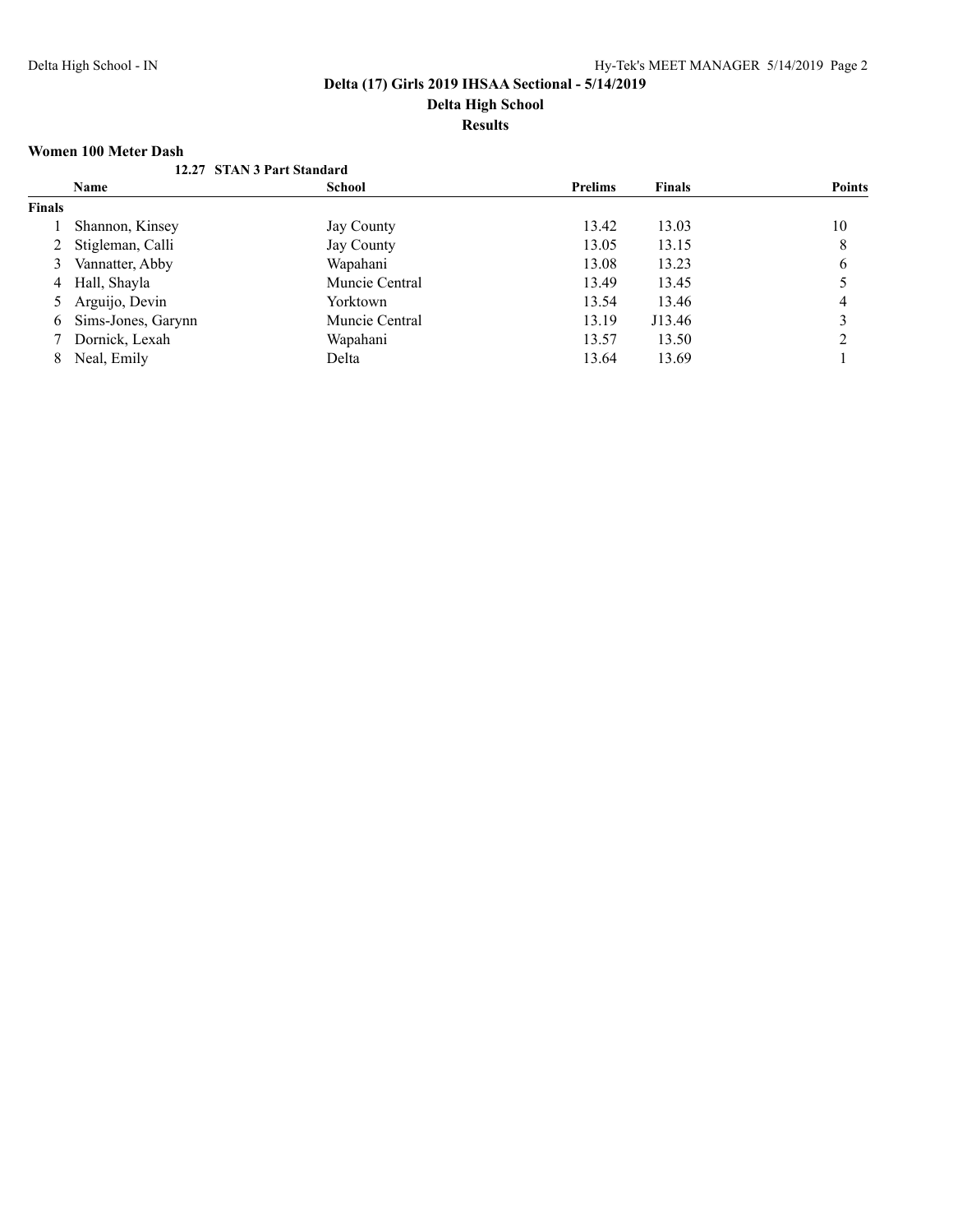**Delta High School**

**Results**

### **Women 200 Meter Dash**

|    | 25.17 STAN 3 Part Standard |                      |             |                |                |
|----|----------------------------|----------------------|-------------|----------------|----------------|
|    | Name                       | School               | <b>Seed</b> | <b>Prelims</b> | H#             |
|    | <b>Preliminaries</b>       |                      |             |                |                |
|    | Sims-Jones, Garynn         | Muncie Central       | 27.77       | 27.52 Q        | $\mathfrak{Z}$ |
|    | Sims, Mariah               | Muncie Central       | 28.59       | 27.79 Q        |                |
| 3  | Shannon, Kinsey            | Jay County           | 27.52       | 28.40 Q        | 2              |
| 4  | Stigleman, Calli           | Jay County           | 27.90       | 27.84 Q        | 3              |
| 5  | Vannatter, Abby            | Wapahani             | 27.44       | 28.72 Q        |                |
| 6  | Arguijo, Devin             | Yorktown             | 28.26       | 28.76 Q        | $\overline{c}$ |
|    | Braught, Melanie           | Muncie Burris        | 28.76       | 28.75 q        | $\mathfrak{Z}$ |
| 8  | Wang, Karena               | Muncie Burris        | 28.93       | $29.46$ q      | 3              |
| 9  | Weaver, Allison            | Delta                | 29.84       | 29.91          | 3              |
| 10 | Neal, Emily                | Delta                | 28.74       | 29.98          | $\overline{2}$ |
| 11 | Richards, Natalie          | Wes-Del              | 29.44       | 30.12          | 3              |
| 12 | Roderick, Briannah         | Wapahani             | 31.24       | 30.50          |                |
| 13 | Conway, Gracelynn          | Cowan                | 29.96       | 30.76          |                |
| 14 | Bracero, Katana            | Monroe Central       | 28.94       | 31.19          | $\overline{2}$ |
| 15 | Weatherhead, Paige         | Winchester Community | 30.56       | 31.21          | 2              |
| 16 | Herrera, Lindsey           | Winchester Community | 30.79       | 32.11          | $\mathfrak{Z}$ |
| 17 | Hindsley, Adrihan          | Monroe Central       | 30.90       | 32.36          | 3              |
| 18 | Harrison, Deserae          | Randolph Southern    | 30.00       | 32.92          |                |
| 19 | Malchow, Reece             | Wes-Del              | 29.94       | 33.63          | $\overline{2}$ |
| 20 | Mackey, Piper              | Union (Modoc)        | 29.40       | 37.75          | $\overline{2}$ |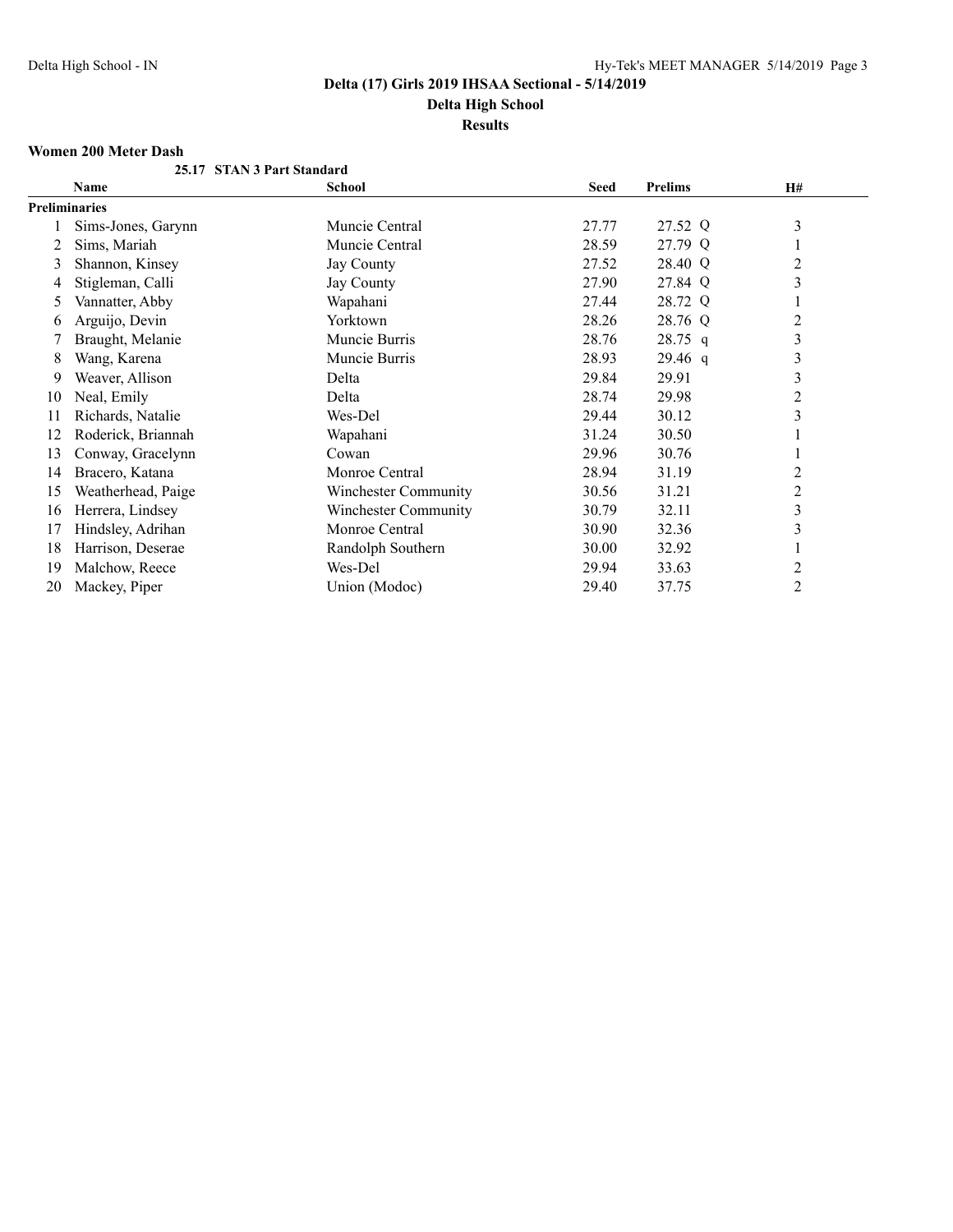## **Results**

## **Women 200 Meter Dash**

|               |                      | 25.17 STAN 3 Part Standard |                |               |               |
|---------------|----------------------|----------------------------|----------------|---------------|---------------|
|               | <b>Name</b>          | <b>School</b>              | <b>Prelims</b> | <b>Finals</b> | <b>Points</b> |
| <b>Finals</b> |                      |                            |                |               |               |
|               | Vannatter, Abby      | Wapahani                   | 28.72          | 26.94         | 10            |
|               | 2 Sims-Jones, Garynn | Muncie Central             | 27.52          | 27.10         | 8             |
|               | 3 Stigleman, Calli   | Jay County                 | 27.84          | 27.38         | 6             |
|               | 4 Shannon, Kinsey    | Jay County                 | 28.40          | 27.50         |               |
|               | 5 Sims, Mariah       | Muncie Central             | 27.79          | 28.46         | 4             |
| 6             | Braught, Melanie     | Muncie Burris              | 28.75          | 28.51         |               |
|               | 7 Arguijo, Devin     | Yorktown                   | 28.76          | 28.59         |               |
| 8             | Wang, Karena         | Muncie Burris              | 29.46          | 29.09         |               |
|               |                      |                            |                |               |               |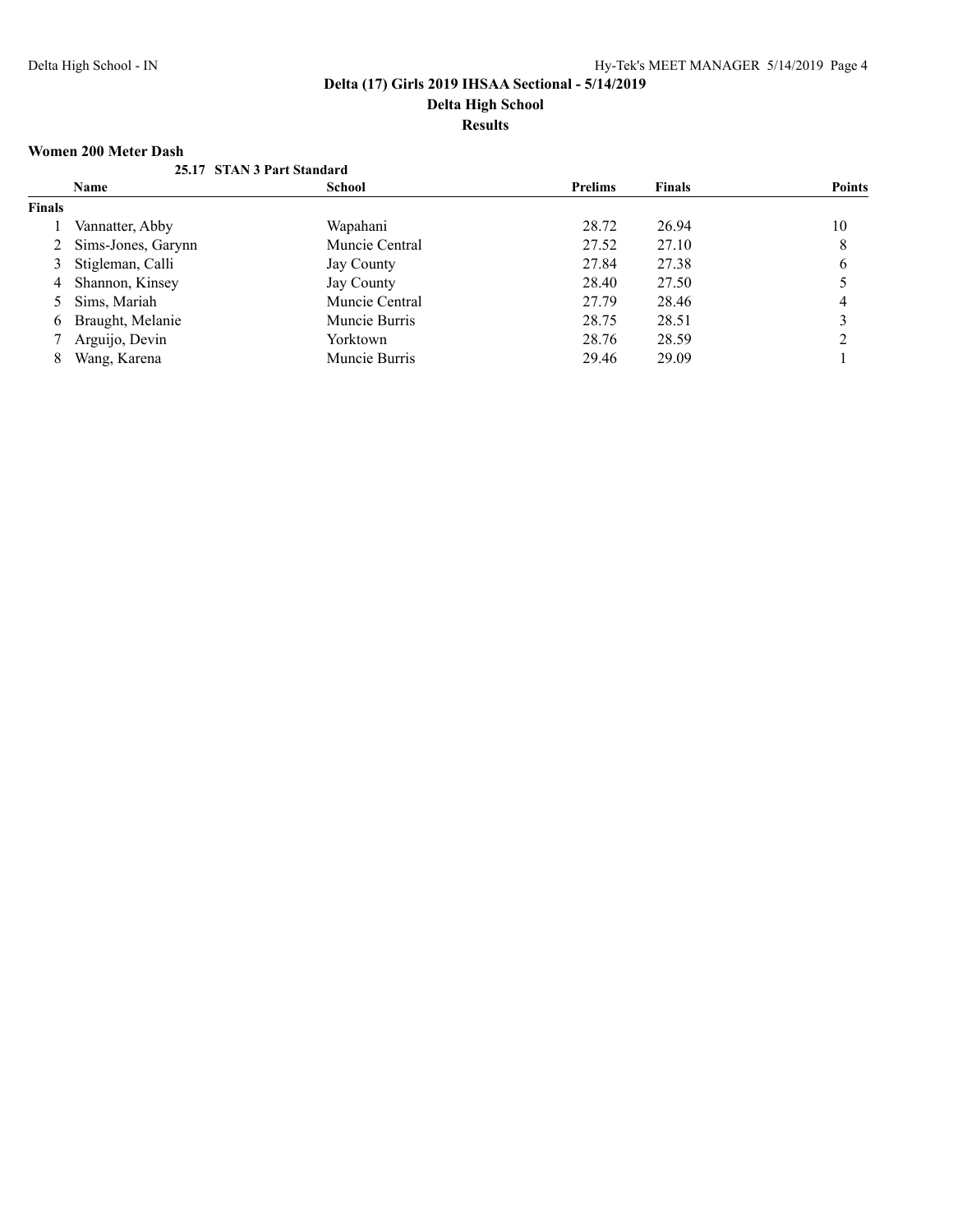**Results**

#### **Women 400 Meter Dash**

|        | 57.38 STAN 3 Part Standard |                             |             |               |                |                |
|--------|----------------------------|-----------------------------|-------------|---------------|----------------|----------------|
|        | Name                       | <b>School</b>               | <b>Seed</b> | <b>Finals</b> | <b>H#</b>      | Points         |
| Finals |                            |                             |             |               |                |                |
|        | Shannon, Kinsey            | Jay County                  | 1:00.70     | 59.75         | 3              | 10             |
| 2      | Brelage, Ashleigh          | Delta                       | 1:01.20     | 1:01.95       | 3              | 8              |
| 3      | Spence, Sophia             | <b>Union City</b>           | 1:04.35     | 1:02.55       | 3              | 6              |
| 4      | Dow, Ashlyn                | Jay County                  | 1:03.10     | 1:03.69       | 3              | 5              |
| 5      | Nixon, Lauren              | Muncie Burris               | 1:05.76     | 1:04.87       | 3              | 4              |
| 6      | Richards, Natalie          | Wes-Del                     | 1:08.64     | 1:04.91       | 2              | 3              |
|        | Bolton, Hannah             | Monroe Central              | 1:05.00     | 1:05.39       | 3              | $\overline{2}$ |
| 8      | Leatherman, Summer         | Wapahani                    | 1:05.92     | 1:05.44       | 3              |                |
| 9      | Taylor, Paige              | Yorktown                    | 1:06.74     | 1:05.96       | 2              |                |
| 10     | Roberts, Destiny           | Muncie Central              | 1:07.45     | 1:06.67       | 2              |                |
| 11     | Sims, Mariah               | Muncie Central              | 1:07.00     | 1:07.95       | $\overline{c}$ |                |
| 12     | Weaver, Allison            | Delta                       | 1:08.10     | 1:08.73       | $\mathfrak{Z}$ |                |
| 13     | Bowen, Lauren              | Yorktown                    | 1:08.79     | 1:09.66       | 2              |                |
| 14     | Gonkpah, Deborah           | <b>Winchester Community</b> | 1:20.00     | 1:10.24       |                |                |
| 15     | Baldwin, Emma              | Winchester Community        | 1:09.00     | 1:10.40       | 2              |                |
| 16     | Hindsley, Adrihan          | Monroe Central              | 1:11.00     | 1:11.84       | 2              |                |
| 17     | McGlothin, Kamryn          | Wes-Del                     | 1:12.24     | 1:14.11       |                |                |
| 18     | Fisher, Abriel             | Wapahani                    | 1:11.47     | 1:14.36       |                |                |
| 19     | Barnes, Brenda             | Union (Modoc)               | 1:24.00     | 1:22.66       |                |                |
| 20     | Mackey, Piper              | Union (Modoc)               | 1:25.00     | 1:29.14       |                |                |
|        |                            |                             |             |               |                |                |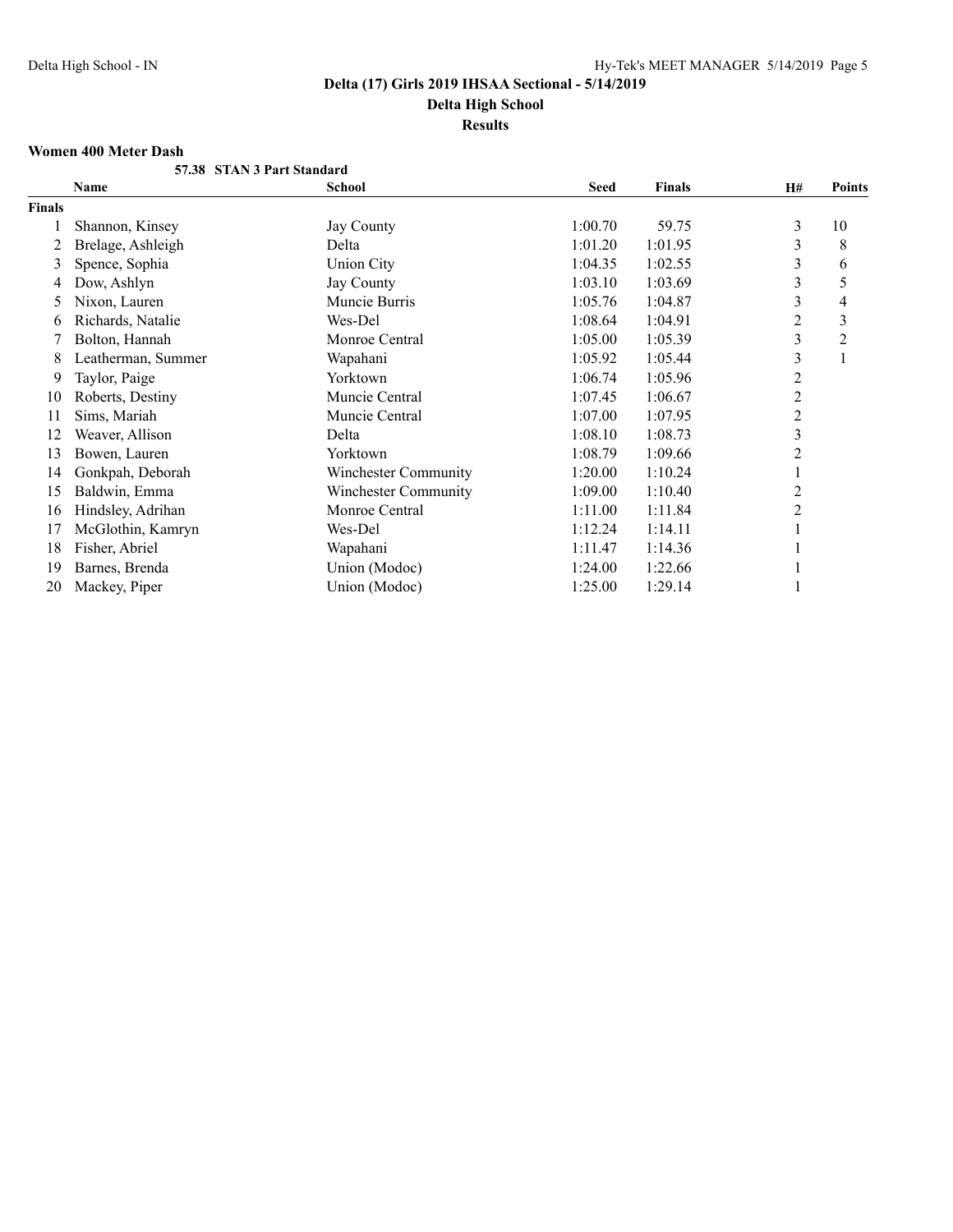**Delta High School**

**Results**

## **Women 800 Meter Run**

|               | 2:16.24 STAN 3 Part Standard |                             |             |               |                |                |
|---------------|------------------------------|-----------------------------|-------------|---------------|----------------|----------------|
|               | <b>Name</b>                  | <b>School</b>               | <b>Seed</b> | <b>Finals</b> | <b>H#</b>      | <b>Points</b>  |
| <b>Finals</b> |                              |                             |             |               |                |                |
|               | Sorensen, Amberleigh         | Yorktown                    | 2:26.21     | 2:24.39       | 2              | 10             |
|               | Beckham, Gabby               | Monroe Central              | 2:29.00     | 2:29.38       | 2              | 8              |
| 3             | Fugiett, Sophia              | Jay County                  | 2:34.00     | 2:29.46       | 2              | 6              |
| 4             | Baldwin, Ella                | Winchester Community        | 2:29.00     | 2:31.21       | 2              | 5              |
| 5             | Nixon, Lauren                | Muncie Burris               | 2:37.60     | 2:33.30       | 2              | 4              |
| 6             | Knott, Jaci                  | Wes-Del                     | 2:39.14     | 2:33.75       | 2              | 3              |
|               | Cook, Sydney                 | Wapahani                    | 2:35.00     | 2:38.20       | $\overline{c}$ | $\overline{2}$ |
| 8             | Johnson, Abby                | Yorktown                    | 2:42.78     | 2:39.63       | 2              |                |
| 9             | Garringer, Kendal            | Jay County                  | 2:43.00     | 2:42.64       | 2              |                |
| 10            | Thompson, Madison            | Wapahani                    | 2:48.43     | 2:44.07       | $\overline{c}$ |                |
| 11            | Smith, Ja'Viona              | Muncie Central              | 2:42.89     | 2:44.70       | $\overline{2}$ |                |
| 12            | Whitesel, Sarah              | Delta                       | 2:58.60     | 2:45.58       |                |                |
| 13            | Miller, Shelby               | <b>Winchester Community</b> | 2:53.00     | 2:52.97       |                |                |
| 14            | Thygerson, Emeline           | Muncie Burris               | 3:02.60     | 2:53.44       |                |                |
| 15            | Cansler, Skyann              | Delta                       | 2:50.00     | 2:56.56       |                |                |
| 16            | McGlothin, Kamryn            | Wes-Del                     | 3:03.14     | 3:01.14       |                |                |
| 17            | Shepard, Emma                | Muncie Central              | 3:47.00     | 3:03.29       |                |                |
| 18            | Sampley, Saij                | Monroe Central              | 3:04.00     | 3:07.05       |                |                |
| 19            | Losey, Harley                | Union (Modoc)               | 3:29.00     | 3:24.84       |                |                |
| 20            | Gray, Cecilia                | Union (Modoc)               | 3:57.00     | 3:50.56       |                |                |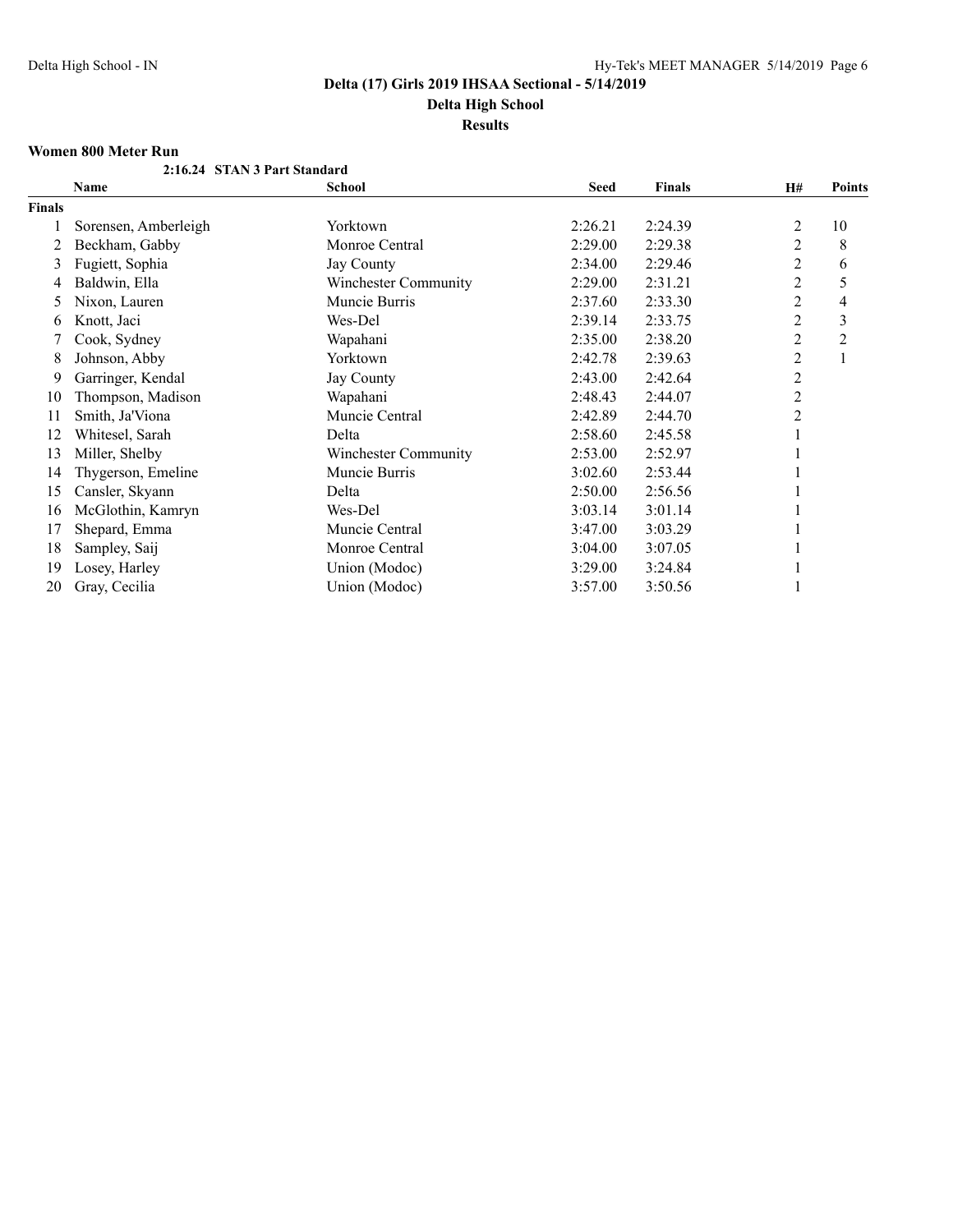**Results**

#### **Women 1600 Meter Run**

|               | 5:02.82 STAN 3 Part Standard |                             |             |               |               |
|---------------|------------------------------|-----------------------------|-------------|---------------|---------------|
|               | Name                         | School                      | <b>Seed</b> | <b>Finals</b> | <b>Points</b> |
| <b>Finals</b> |                              |                             |             |               |               |
|               | Keesling, Leah               | Randolph Southern           | 5:08.00     | 5:23.79       | 10            |
|               | Sorensen, Amberleigh         | Yorktown                    | 5:39.72     | 5:33.31       | 8             |
| 3             | Robles, Makayla              | Delta                       | 5:35.00     | 5:37.11       | 6             |
| 4             | Fugiett, Sophia              | <b>Jay County</b>           | 5:43.00     | 5:43.85       | 5             |
| 5             | Knott, Jaci                  | Wes-Del                     | 5:59.00     | 5:48.30       | 4             |
| 6             | Baldwin, Ella                | <b>Winchester Community</b> | 5:40.00     | 5:51.60       | 3             |
|               | Beckham, Gabby               | Monroe Central              | 5:44.00     | 5:55.76       | 2             |
| 8             | Weaver, Raven                | <b>Jay County</b>           | 6:06.00     | 6:01.29       |               |
| 9             | Smith, Hannah                | Muncie Burris               | 6:00.07     | 6:01.84       |               |
| 10            | O'Donohue, Jenna             | Muncie Central              | 6:14.30     | 6:12.21       |               |
| 11            | Wyatt, Chloe                 | Union City                  | 6:05.72     | 6:21.04       |               |
| 12            | Thygerson, Emeline           | Muncie Burris               | 6:49.00     | 6:23.86       |               |
| 13            | Corya, Maysa                 | Winchester Community        | 6:26.00     | 6:28.98       |               |
| 14            | Barnhizer, Sara              | Yorktown                    | 6:11.05     | 6:33.42       |               |
| 15            | Parks, Malia                 | Monroe Central              | 6:42.00     | 6:48.54       |               |
| 16            | Cansler, Skyann              | Delta                       | 6:55.00     | 6:56.19       |               |
| 17            | Stoughton, Andrea            | Wes-Del                     | 7:20.24     | 7:09.12       |               |
| 18            | Mayes, Katie                 | Wapahani                    | 7:31.00     | 7:09.26       |               |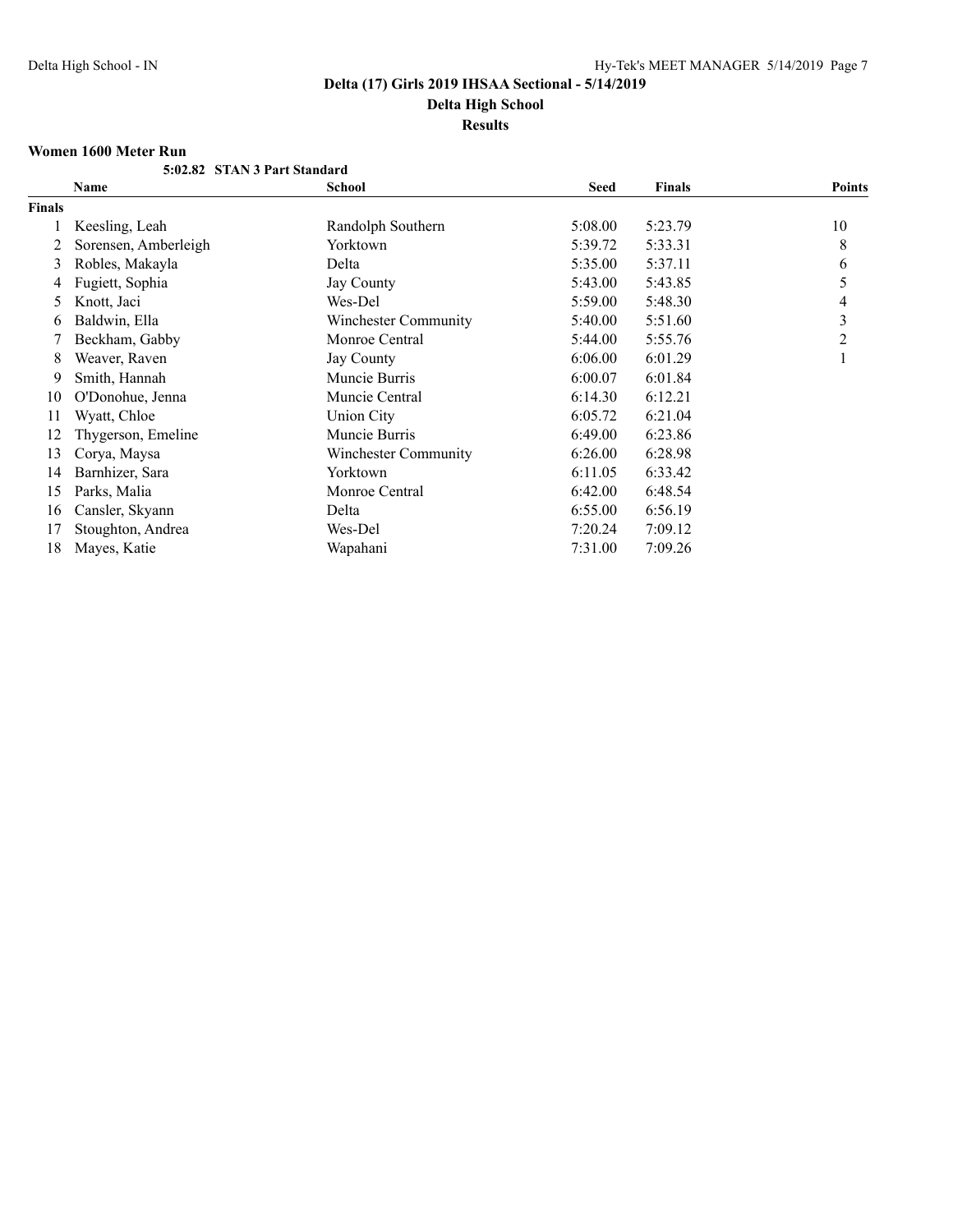**Results**

#### **Women 3200 Meter Run**

|               | 10:51.56 STAN 3 Part Standard |                      |             |            |               |
|---------------|-------------------------------|----------------------|-------------|------------|---------------|
|               | Name                          | <b>School</b>        | <b>Seed</b> | Finals     | <b>Points</b> |
| Finals        |                               |                      |             |            |               |
|               | Robles, Makayla               | Delta                | 11:55.00    | 12:19.31   | 10            |
|               | Hoggatt, Reagan               | Union City           | 12:49.71    | 12:31.24   | 8             |
| 3             | Rice, Autumn                  | Union (Modoc)        | 12:47.00    | 12:36.06   | 6             |
| 4             | Wulff, Lexi                   | Wapahani             | 13:03.92    | 12:54.14   | 5             |
| 5             | Turner, Paris                 | Muncie Central       | 13:58.19    | 13:12.02   | 4             |
| 6             | Neal, Olivia                  | Wapahani             | 13:25.94    | 13:21.15   | 3             |
|               | Eldridge, Camryn              | Delta                | 13:55.00    | 13:28.29   | 2             |
| 8             | Barnhizer, Sara               | Yorktown             | 13:35.25    | 13:36.74   |               |
| 9             | Shinn, Harley                 | Randolph Southern    | 13:37.00    | 13:36.87   |               |
| 10            | Wood, Lindy                   | Jay County           | 13:12.00    | 13:52.73   |               |
| 11            | Santino, Kaitlynn             | Yorktown             | 14:01.43    | 14:03.13   |               |
| 12            | Keith, Ashlynn                | Cowan                | 14:52.00    | 14:10.52   |               |
| 13            | Corya, Maysa                  | Winchester Community | 14:12.00    | 14:33.35   |               |
| 14            | Davison, Madyson              | Monroe Central       | 15:23.00    | 14:41.16   |               |
| 15            | Stoughton, Andrea             | Wes-Del              | 16:04.00    | 16:05.56   |               |
| 16            | Stoughton, Alyssa             | Wes-Del              | 15:04.24    | 16:37.92   |               |
| 17            | Jester, Whitney               | Winchester Community | 17:40.00    | 17:16.92   |               |
| $\frac{1}{2}$ | Parks, Malia                  | Monroe Central       | 14:49.00    | <b>DNF</b> |               |
| ---           | Fugiett, Sophia               | <b>Jay County</b>    | 12:54.00    | <b>DNF</b> |               |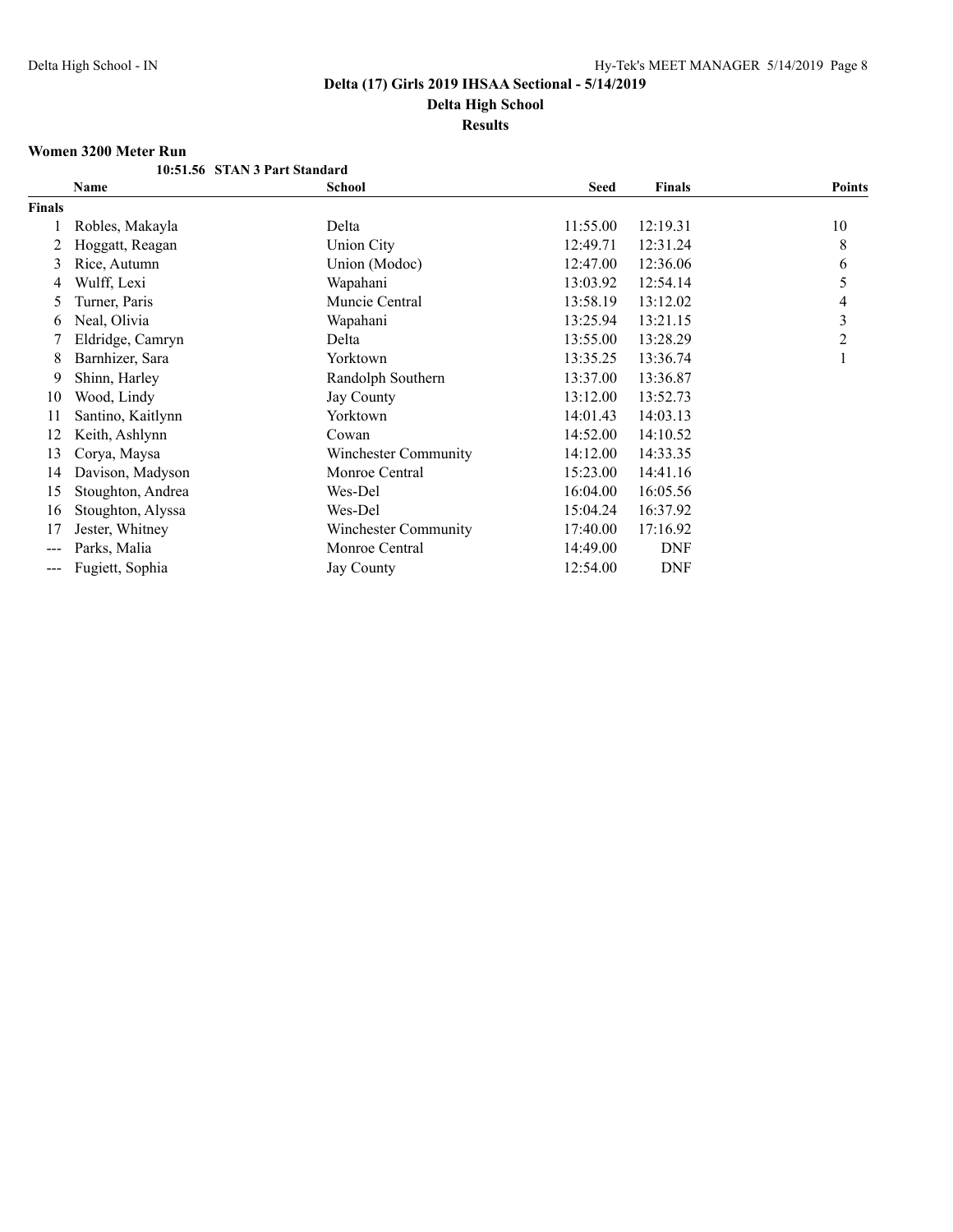# **Delta High School**

# **Results**

### **Women 100 Meter Hurdles**

|    | women too witter murdies |                             |             |           |                |  |
|----|--------------------------|-----------------------------|-------------|-----------|----------------|--|
|    |                          | 15.00 STAN 3 Part Standard  |             |           |                |  |
|    | <b>Name</b>              | <b>School</b>               | <b>Seed</b> | Prelims   | H#             |  |
|    | <b>Preliminaries</b>     |                             |             |           |                |  |
|    | Benter, Abby             | Jay County                  | 16.64       | 16.86 Q   | $\perp$        |  |
|    | McIntosh, Sayla          | Muncie Central              | 17.29       | 17.33 Q   | 3              |  |
| 3  | Moore, Sarah             | Delta                       | 17.24       | 17.77 Q   | 2              |  |
| 4  | Saxman, Grace            | Jay County                  | 17.54       | 17.36 Q   | 3              |  |
| 5  | Jones, Alainah           | Muncie Burris               | 17.88       | 18.01 Q   | -1             |  |
| 6  | Zickgraf, Ashtyn         | Wapahani                    | 17.74       | 18.11 Q   | $\overline{c}$ |  |
|    | Cicotte, Janay           | Delta                       | 18.49       | 18.64 q   |                |  |
| 8  | Taylor, Paige            | Yorktown                    | 18.68       | $18.96$ q | 3              |  |
| 9  | Wylie, Allison           | Wes-Del                     | 19.24       | 19.00     | 2              |  |
| 10 | Smoak, Faith             | Union (Modoc)               | 18.64       | 19.19     | $\overline{2}$ |  |
| 11 | Armour, Taryn            | Monroe Central              | 19.38       | 19.97     | $\mathfrak{Z}$ |  |
| 12 | Graft, Sarah             | <b>Winchester Community</b> | 18.93       | 20.22     | 3              |  |
| 13 | Hale, Mattie             | Randolph Southern           | 19.20       | 20.41     | 2              |  |
| 14 | Conn, Sydney             | Winchester Community        | 19.22       | 20.46     |                |  |
| 15 | Carter, Xandria          | Yorktown                    | 20.76       | 20.72     | 3              |  |
| 16 | Shadoan, Isabelle        | Cowan                       | 22.24       | 22.11     | 2              |  |
| 17 | Greer, Molly             | Monroe Central              | 21.24       | 22.23     | $\mathbf{I}$   |  |
| 18 | Wright, Aleah            | Cowan                       | 22.04       | 22.69     |                |  |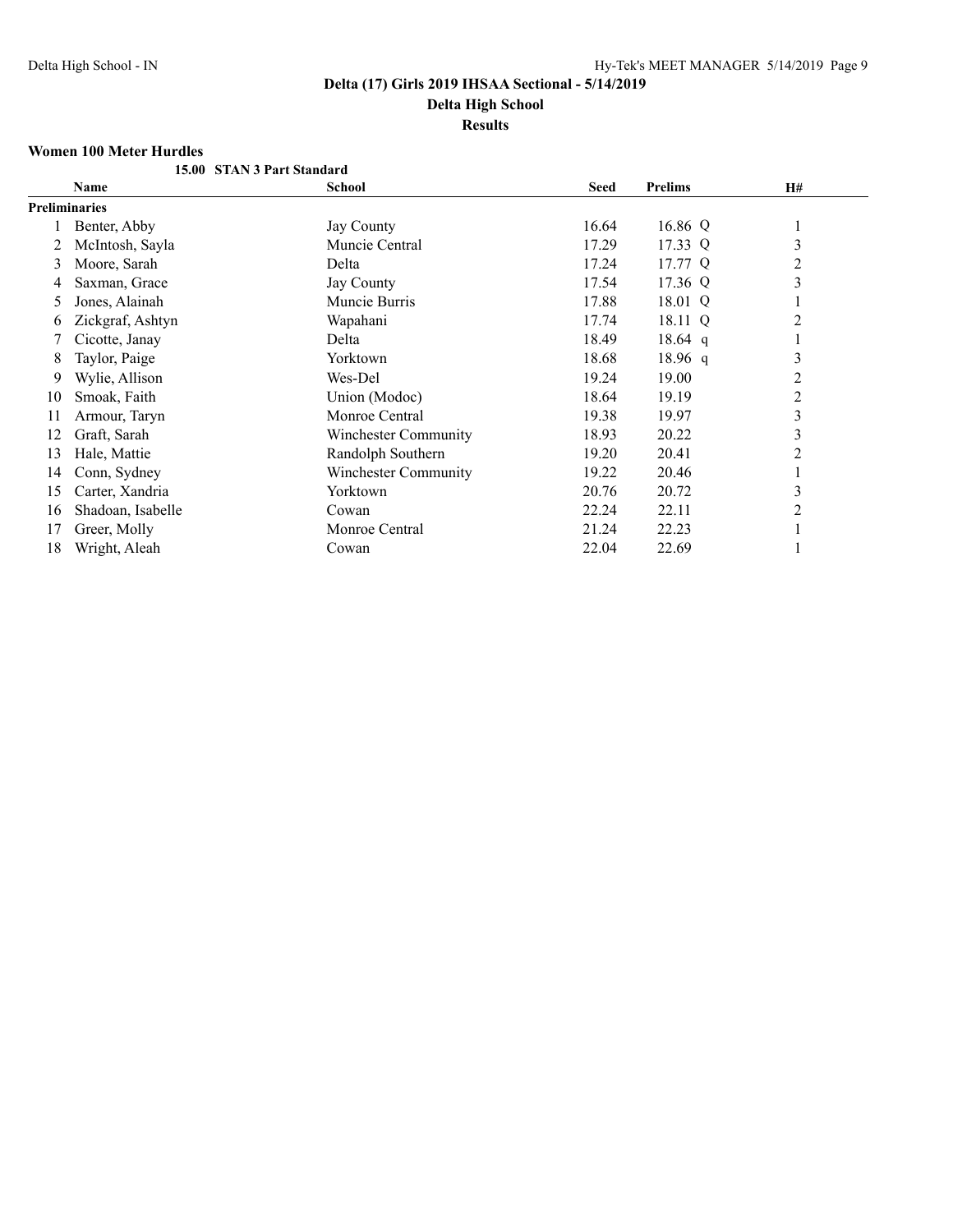#### **Results**

#### **Women 100 Meter Hurdles**

|               |                    | 15.00 STAN 3 Part Standard |                |               |               |
|---------------|--------------------|----------------------------|----------------|---------------|---------------|
|               | <b>Name</b>        | <b>School</b>              | <b>Prelims</b> | <b>Finals</b> | <b>Points</b> |
| <b>Finals</b> |                    |                            |                |               |               |
|               | Benter, Abby       | Jay County                 | 16.86          | 16.95         | 10            |
|               | 2 McIntosh, Sayla  | Muncie Central             | 17.33          | 17.42         | 8             |
|               | 3 Zickgraf, Ashtyn | Wapahani                   | 18.11          | 17.63         | 6             |
|               | 4 Moore, Sarah     | Delta                      | 17.77          | 17.74         |               |
|               | 5 Jones, Alainah   | Muncie Burris              | 18.01          | 17.77         | 4             |
| 6             | Saxman, Grace      | Jay County                 | 17.36          | 17.83         |               |
|               | 7 Cicotte, Janay   | Delta                      | 18.64          | 18.18         |               |
| 8             | Taylor, Paige      | Yorktown                   | 18.96          | 18.84         |               |
|               |                    |                            |                |               |               |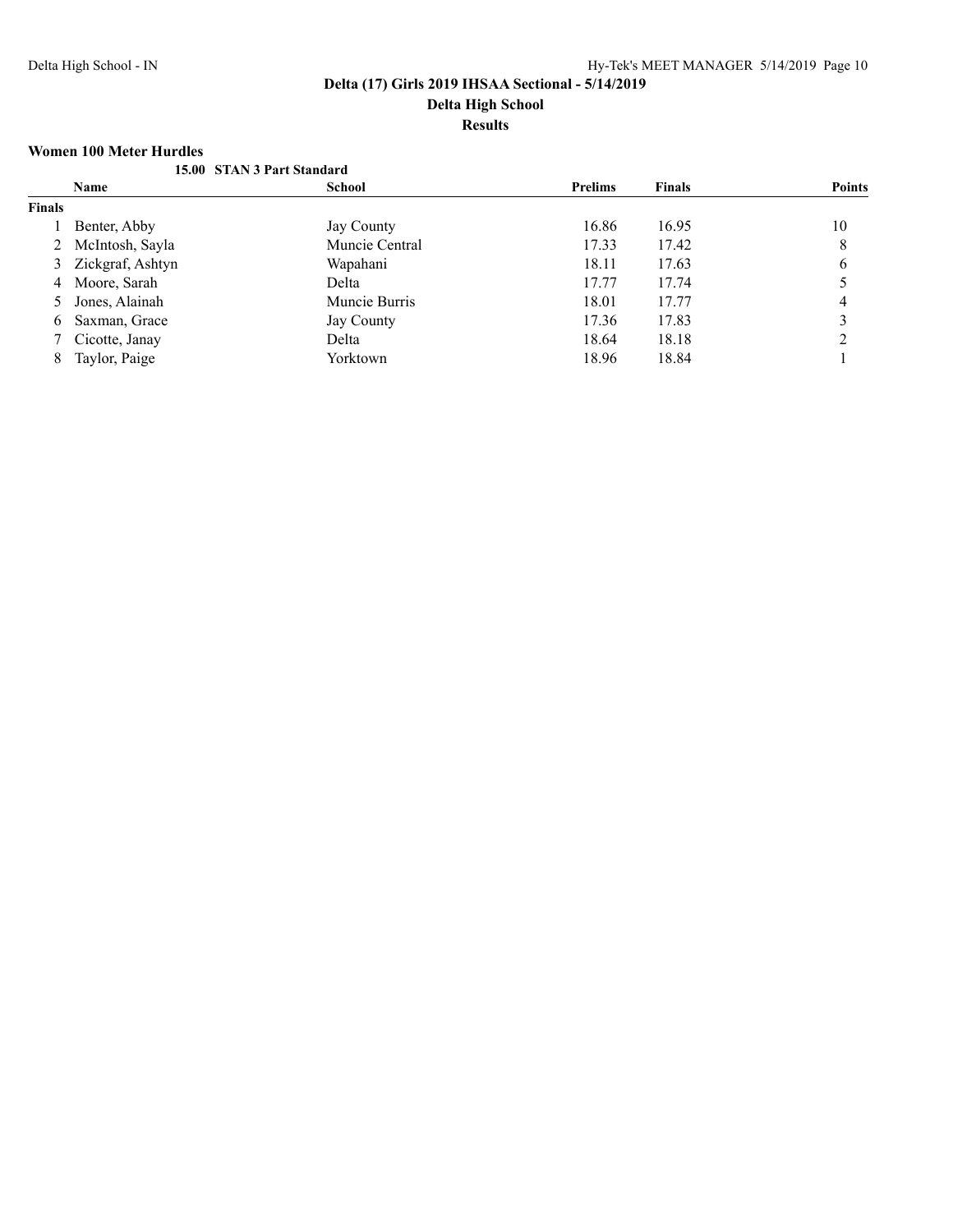# **Results**

## **Women 300 Meter Hurdles**

|               | 45.32 STAN 3 Part Standard |                      |             |               |                |                |
|---------------|----------------------------|----------------------|-------------|---------------|----------------|----------------|
|               | Name                       | <b>School</b>        | <b>Seed</b> | <b>Finals</b> | H#             | <b>Points</b>  |
| <b>Finals</b> |                            |                      |             |               |                |                |
|               | McIntosh, Sayla            | Muncie Central       | 49.52       | 49.11         | 3              | 10             |
| 2             | Moore, Sarah               | Delta                | 51.65       | 50.14         | 3              | 8              |
| 3             | Benter, Abby               | <b>Jay County</b>    | 51.10       | 50.33         | 3              | 6              |
| 4             | Saxman, Grace              | <b>Jay County</b>    | 52.28       | 53.37         | 3              | 5              |
| $\mathcal{L}$ | Smoak, Faith               | Union (Modoc)        | 57.82       | 53.65         | 2              | 4              |
| 6             | Zickgraf, Ashtyn           | Wapahani             | 53.14       | 54.66         | 3              | 3              |
|               | Cicotte, Janay             | Delta                | 54.24       | 55.86         | 3              | $\overline{c}$ |
| 8             | Jones, Alainah             | Muncie Burris        | 57.84       | 55.90         | 2              |                |
| 9             | Graft, Sarah               | Winchester Community | 56.90       | 56.65         | $\overline{2}$ |                |
| 10            | Armour, Taryn              | Monroe Central       | 53.94       | 56.99         | 3              |                |
| 11            | Boggs, Carlie              | Wapahani             | 56.14       | 57.31         | 3              |                |
| 12            | Carter, Xandria            | Yorktown             | 1:02.33     | 59.01         |                |                |
| 13            | Wylie, Allison             | Wes-Del              | 58.54       | 59.66         | 2              |                |
| 14            | Hale, Mattie               | Randolph Southern    | 59.84       | 1:00.20       | 2              |                |
| 15            | Shadoan, Isabelle          | Cowan                | 1:01.55     | 1:01.36       | 2              |                |
| 16            | Conn, Sydney               | Winchester Community | 1:00.22     | 1:06.01       | 2              |                |
| 17            | Lawson, Maddie             | Yorktown             | 1:02.78     | 1:06.29       |                |                |
| 18            | Wright, Aleah              | Cowan                | 1:03.09     | 1:07.04       |                |                |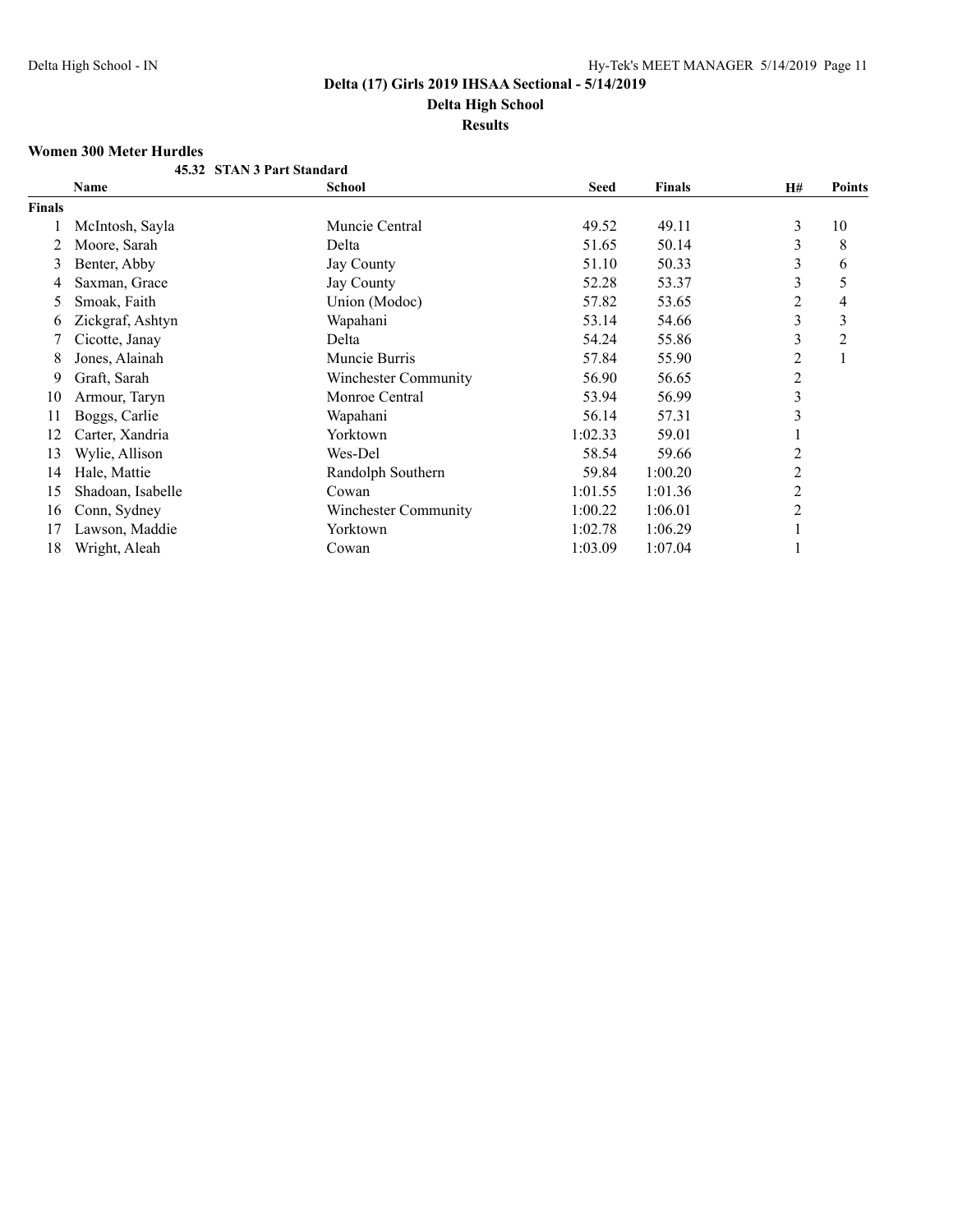# **Delta High School**

## **Results**

# **Women 4x100 Meter Relay**

|               |                             | 48.77 STAN 3 Part Standard |                      |                          |                |                         |
|---------------|-----------------------------|----------------------------|----------------------|--------------------------|----------------|-------------------------|
|               | <b>Team</b>                 | Relay                      | <b>Seed</b>          | Finals                   | H#             | <b>Points</b>           |
| <b>Finals</b> |                             |                            |                      |                          |                |                         |
| 1             | Jay County                  |                            | 52.71                | 51.63                    | $\overline{2}$ | 10                      |
|               | 1) Fields, Hallie           | 2) Omstead, Renee          | 3) Bailey, Shea      | 4) Stigleman, Calli      |                |                         |
|               | 5) Saxman, Grace            | 6) Hill, Halle             | 7) Bullard, Karlie   | 8) Campbell, Chloe       |                |                         |
| 2             | Wapahani                    |                            | 52.94                | 52.23                    | $\overline{2}$ | 8                       |
|               | 1) Wilson, Kianna           | 2) Vannatter, Abby         | 3) Dornick, Lexah    | 4) Zickgraf, Ashtyn      |                |                         |
|               | 5) Adams, Abby              | 6) Fisher, Abriel          | 7) Thompson, Madison |                          |                |                         |
| 3             | Muncie Central              |                            | 52.15                | 53.00                    | $\overline{2}$ | 6                       |
|               | 1) Sims, Mariah             | 2) Hall, Shayla            | 3) Roberts, Destiny  | 4) Woods-Barnes, Janelle |                |                         |
|               | 5) Sims-Jones, Garynn       | 6) McIntosh, Sayla         |                      |                          |                |                         |
| 4             | Muncie Burris               |                            | 53.64                | 53.44                    | $\overline{2}$ | 5                       |
|               | 1) Braught, Melanie         | 2) Williams, La'Bria       | 3) Jones, Alainah    | 4) Wang, Karena          |                |                         |
|               | 5) Prater, Constance        |                            |                      |                          |                |                         |
| 5             | Delta                       |                            | 54.11                | 53.69                    | $\overline{2}$ | 4                       |
|               | 1) Neal, Emily              | 2) Withers, Kerissa        | 3) Cremeans, Allessa | 4) Klinger, Susan        |                |                         |
|               | 5) Neu, Graycen             |                            |                      |                          |                |                         |
| 6             | Yorktown                    |                            | 54.41                | 53.84                    | $\overline{2}$ | $\overline{\mathbf{3}}$ |
|               | 1) Arguijo, Karmen          | 2) Miller, Ellie           | 3) Culberson, Carley | 4) Ryan, Caidence        |                |                         |
|               | 5) Lawson, Maddie           | 6) Reyman, Susannah        | 7) Arguijo, Devin    | 8) Carter, Xandria       |                |                         |
|               | <b>Winchester Community</b> |                            | 55.89                | 55.24                    | 1              | $\overline{2}$          |
|               | 1) Webb, Macy               | 2) Herrera, Lindsey        | 3) Myers, Jade       | 4) Walker, Mikayla       |                |                         |
|               | 5) Miller, Cami             | 6) Weatherhead, Paige      |                      |                          |                |                         |
| 8             | Monroe Central              |                            | 47.07                | 55.73                    | $\overline{2}$ | 1                       |
|               | 1) Cox, Riley               | 2) Bennett, Skylar         | 3) Landis, Aubrey    | 4) Armour, Taryn         |                |                         |
|               | 5) Bracero, Katana          | 6) Miller, Natalie         | 7) Shinn, Macy       |                          |                |                         |
| 9             | Wes-Del                     |                            | 58.01                | 58.06                    | $\mathbf{1}$   |                         |
|               | 1) Bond, Grace              | 2) Antrim, Kylie           | 3) Malchow, Reece    | 4) Losh, Kimberly        |                |                         |
|               | 5) Knott, Jaci              | 6) Wylie, Allison          | 7) Richards, Natalie |                          |                |                         |
| 10            | Cowan                       |                            | 1:01.94              | 1:00.14                  |                |                         |
|               | 1) Smith, Sophia            | 2) Keith, Ashlynn          | 3) Shadoan, Isabelle | 4) Conway, Gracelynn     |                |                         |
|               | 5) Morey, Cricket           | 6) Bolton, Madison         | 7) Wright, Aleah     |                          |                |                         |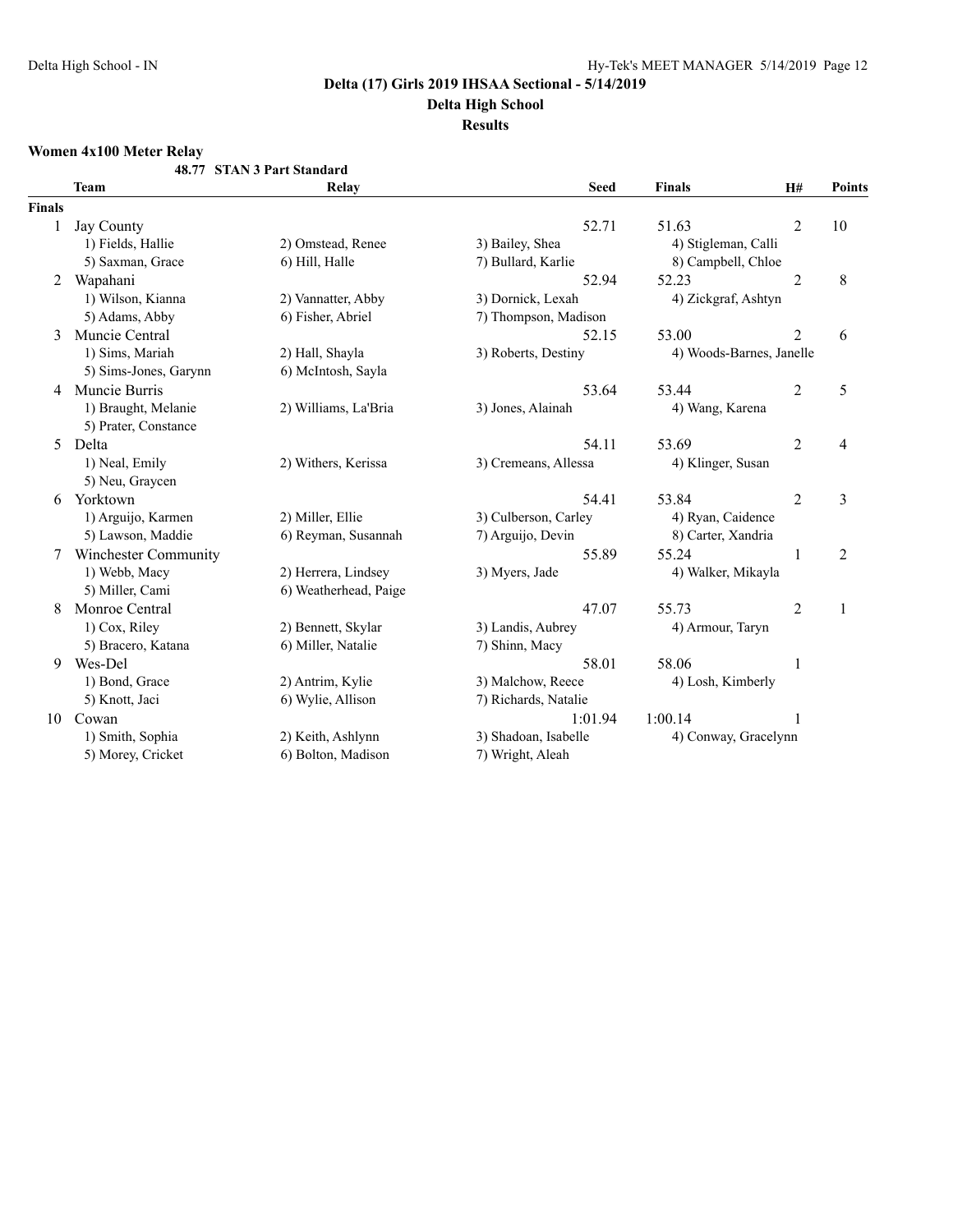# **Delta High School**

#### **Results**

# **Women 4x400 Meter Relay**

|        |                             | 3:57.25 STAN 3 Part Standard |                         |                      |                |                |
|--------|-----------------------------|------------------------------|-------------------------|----------------------|----------------|----------------|
|        | <b>Team</b>                 | Relay                        | <b>Seed</b>             | <b>Finals</b>        | H#             | <b>Points</b>  |
| Finals |                             |                              |                         |                      |                |                |
|        | Jay County                  |                              | 4:18.71                 | 4:15.12              | $\overline{2}$ | 10             |
|        | 1) Garringer, Kendal        | 2) Benter, Abby              | 3) Omstead, Renee       | 4) Saxman, Grace     |                |                |
|        | 5) Hill, Halle              | 6) Shannon, Kinsey           | 7) Hemmelgarn, Sara     | 8) Dow, Ashlyn       |                |                |
| 2      | Muncie Central              |                              | 4:23.46                 | 4:26.64              | 2              | 8              |
|        | 1) Sims, Mariah             | 2) Woods-Barnes, Janelle     | 3) Smith, Ja'Viona      | 4) McIntosh, Sayla   |                |                |
| 3      | Wapahani                    |                              | 4:28.28                 | 4:27.77              | $\overline{2}$ | 6              |
|        | 1) Neal, Olivia             | 2) Wulff, Lexi               | 3) Boggs, Carlie        | 4) Zickgraf, Ashtyn  |                |                |
|        | 5) Leatherman, Summer       | 6) Adams, Abby               | 7) Cook, Sydney         | 8) Thompson, Madison |                |                |
| 4      | Yorktown                    |                              | 4:38.21                 | 4:32.65              | 2              | 5              |
|        | 1) Arguijo, Karmen          | 2) Huisman, Grace            | 3) Bowen, Lauren        | 4) Taylor, Paige     |                |                |
|        | 5) Pavlik, Maria            | 6) Johnson, Abby             | 7) Sorensen, Amberleigh | 8) Morgan, Talia     |                |                |
| 5      | Wes-Del                     |                              | 4:48.20                 | 4:35.63              |                | 4              |
|        | 1) McGlothin, Kamryn        | 2) Antrim, Kylie             | 3) Gann, Jalynn         | 4) Malchow, Reece    |                |                |
|        | 5) Losh, Kimberly           | 6) Knott, Jaci               | 7) Wylie, Allison       | 8) Richards, Natalie |                |                |
| 6      | Delta                       |                              | 4:34.15                 | 4:35.63              | $\overline{2}$ | 3              |
|        | 1) East, Lucille            | 2) Cicotte, Janay            | 3) Withers, Kerissa     | 4) Brelage, Ashleigh |                |                |
|        | 5) Schwer, Mallory          | 6) Eldridge, Camryn          | 7) Weaver, Allison      | 8) Moore, Sarah      |                |                |
| 7      | Monroe Central              |                              | 4:37.00                 | 4:36.11              | $\overline{2}$ | $\overline{2}$ |
|        | 1) Bennett, Skylar          | 2) Beckham, Gabby            | 3) Bolton, Hannah       | 4) Shinn, Macy       |                |                |
|        | 5) Hindsley, Adrihan        |                              |                         |                      |                |                |
| 8      | <b>Winchester Community</b> |                              | 4:39.00                 | 4:55.72              | 1              |                |
|        | 1) Baldwin, Emma            | 2) Walker, Mikayla           | 3) Miller, Shelby       | 4) Graft, Sarah      |                |                |
|        | 5) Baldwin, Ella            |                              |                         |                      |                |                |
| 9      | Cowan                       |                              | 5:20.08                 | 5:27.70              | 1              |                |
|        | 1) Crabtree, Shelbie        | 2) Keith, Ashlynn            | 3) Shadoan, Isabelle    | 4) Morey, Cricket    |                |                |
|        | 5) Bolton, Madison          | 6) Wright, Aleah             |                         |                      |                |                |
|        |                             |                              |                         |                      |                |                |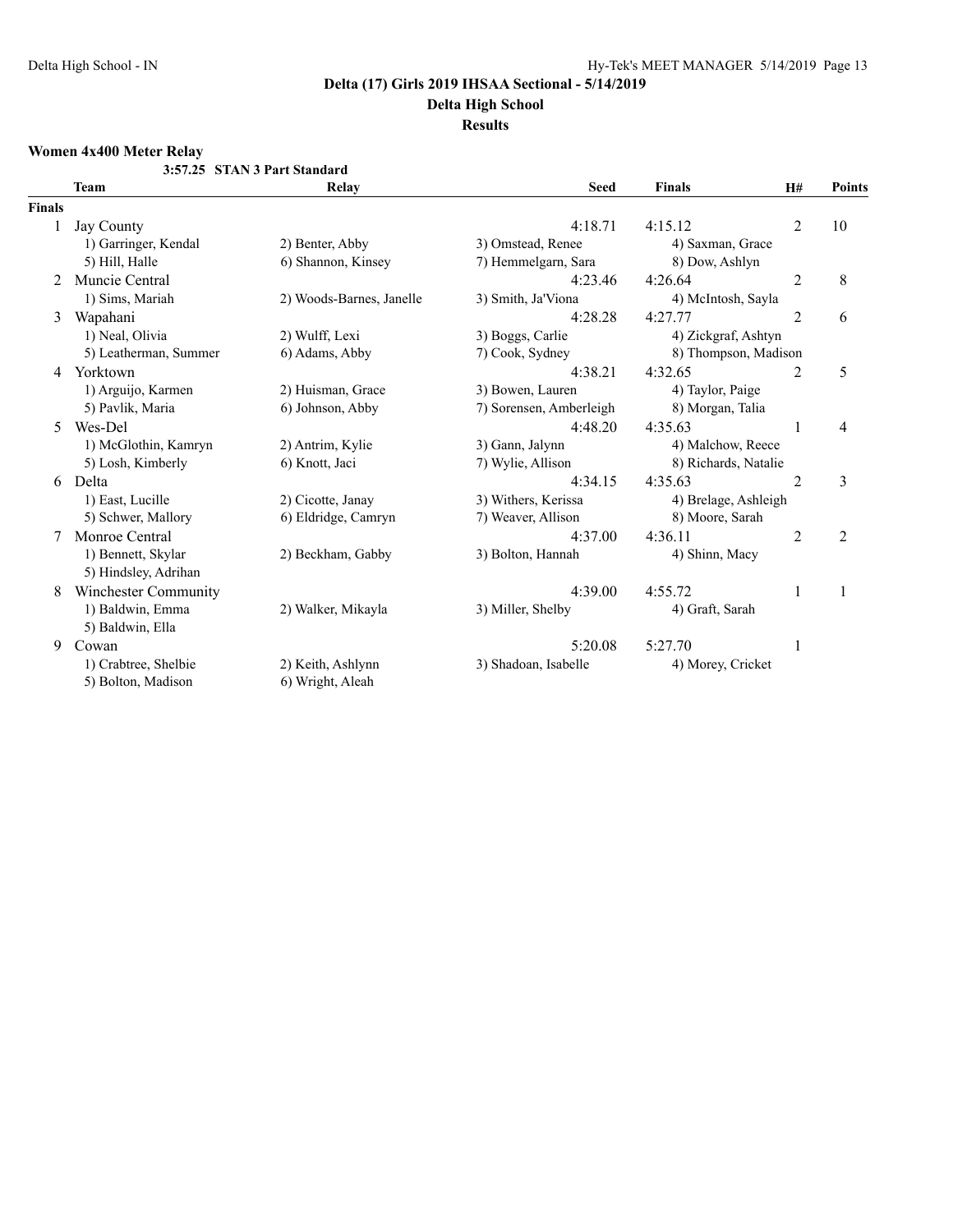# **Delta High School**

## **Results**

# **Women 4x800 Meter Relay**

|               |                       | 9:24.46 STAN 3 Part Standard |                         |                      |        |
|---------------|-----------------------|------------------------------|-------------------------|----------------------|--------|
|               | <b>Team</b>           | Relay                        | <b>Seed</b>             | <b>Finals</b>        | Points |
| <b>Finals</b> |                       |                              |                         |                      |        |
|               | <b>Jay County</b>     |                              | 10:45.00                | 10:27.46             | 10     |
|               | 1) Garringer, Kendal  | 2) Wood, Lindy               | 3) Liette, Cheyenne     | 4) Hathaway, Erika   |        |
|               | 5) Weaver, Raven      | 6) Hill, Halle               | 7) Fugiett, Sophia      | 8) Dow, Ashlyn       |        |
| 2             | Delta                 |                              | 10:36.65                | 10:27.70             | 8      |
|               | 1) East, Lucille      | 2) Whitesel, Sarah           | 3) Brelage, Ashleigh    | 4) Cansler, Skyann   |        |
|               | 5) Eldridge, Camryn   | 6) Robles, Makayla           |                         |                      |        |
| 3             | Wapahani              |                              | 10:46.59                | 10:36.88             | 6      |
|               | 1) Neal, Olivia       | 2) Wulff, Lexi               | 3) Boggs, Carlie        | 4) Mayes, Katie      |        |
|               | 5) Leatherman, Summer | 6) Cook, Sydney              |                         |                      |        |
| 4             | Yorktown              |                              | 10:56.89                | 10:49.94             | 5      |
|               | 1) Huisman, Grace     | 2) Perry, Julia              | 3) Patel, Ruchi         | 4) Barnhizer, Sara   |        |
|               | 5) Santino, Kaitlynn  | 6) Johnson, Abby             | 7) Sorensen, Amberleigh | 8) Veatch, Christina |        |
| 5             | Muncie Central        |                              | 10:50.19                | 10:57.68             | 4      |
|               | 1) Roberts, Destiny   | 2) Woods-Barnes, Janelle     | 3) Smith, Ja'Viona      | 4) O'Donohue, Jenna  |        |
|               | 5) Turner, Paris      |                              |                         |                      |        |
| 6             | Monroe Central        |                              | 11:17.00                | 11:57.58             | 3      |
|               | 1) Sampley, Saij      | 2) Beckham, Gabby            | 3) Parks, Malia         | 4) Bolton, Hannah    |        |
|               | 5) Formanek, Emma     | 6) Davison, Madyson          | 7) Hindsley, Adrihan    | 8) Moulton, Ruthie   |        |
| 7             | Winchester Community  |                              | 12:30.00                | 12:05.15             | 2      |
|               | 1) Corya, Maysa       | 2) Baldwin, Emma             | 3) Miller, Shelby       | 4) Baldwin, Ella     |        |
|               | 5) Jester, Whitney    |                              |                         |                      |        |
| 8             | Cowan                 |                              | 12:38.09                | 12:24.57             | 1      |
|               | 1) Crabtree, Shelbie  | 2) Keith, Ashlynn            | 3) Shadoan, Isabelle    | 4) Morey, Cricket    |        |
|               | 5) Bolton, Madison    | 6) Wright, Aleah             |                         |                      |        |
| 9             | Wes-Del               |                              | 12:59.00                | 12:30.36             |        |
|               | 1) Mattox, Dakota     | 2) Stoughton, Andrea         | 3) Smith, Samara        | 4) Smith, Destiny    |        |
|               | 5) Stoughton, Alyssa  | 6) Losh, Kimberly            |                         |                      |        |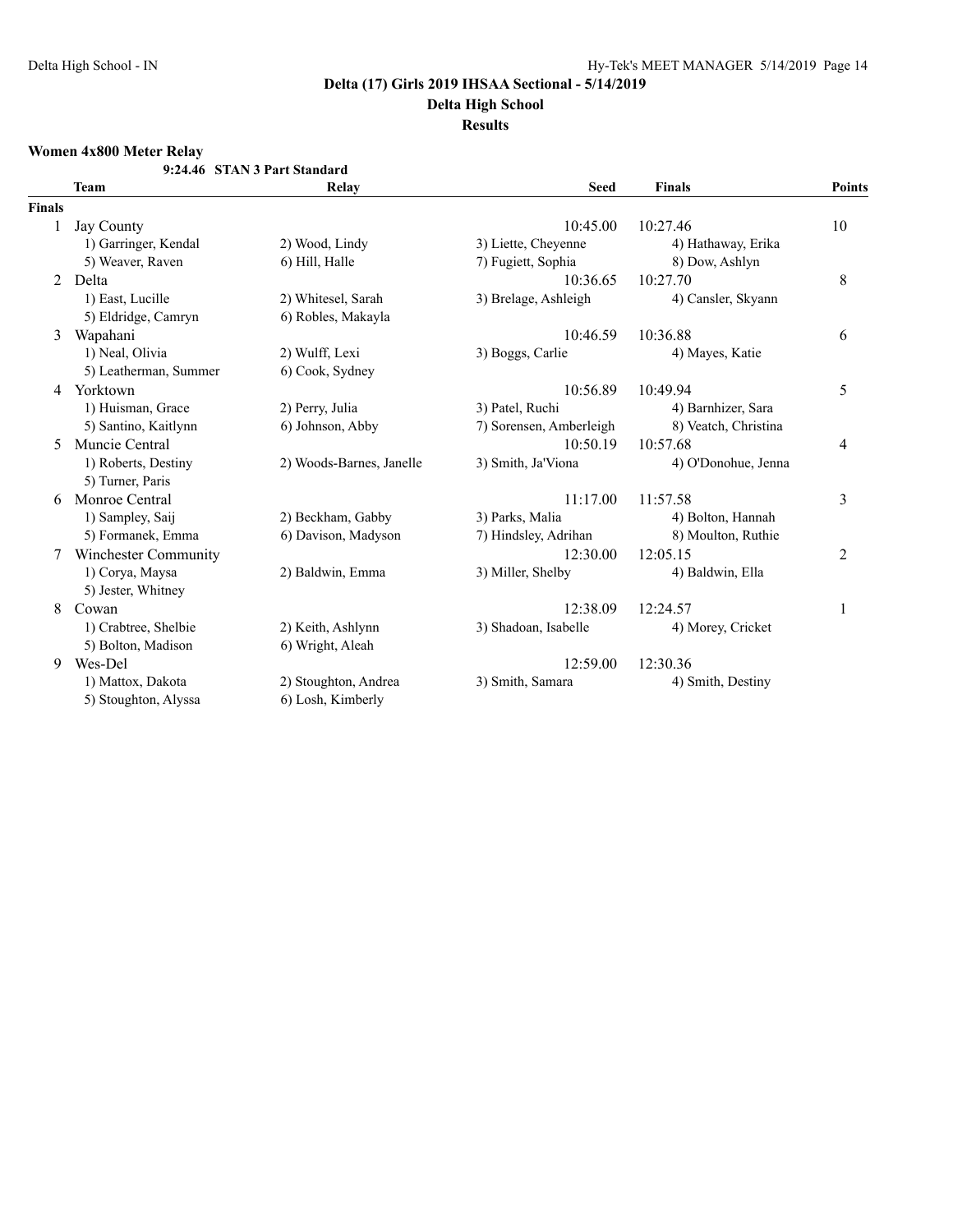**Results**

# **Women High Jump**

|        | 5-04.50 STAN 3 Part Standard |                             |             |               |               |
|--------|------------------------------|-----------------------------|-------------|---------------|---------------|
|        | Name                         | <b>School</b>               | <b>Seed</b> | <b>Finals</b> | <b>Points</b> |
| Finals |                              |                             |             |               |               |
|        | Haney, Miranda               | Monroe Central              | $5 - 03.00$ | $5-01.00$     | 10            |
|        | Whitesel, Sarah              | Delta                       | $5 - 00.00$ | $J5-01.00$    | 8             |
| 3      | Taylor, Paige                | Yorktown                    | 4-08.00     | $5 - 00.00$   | 6             |
| 4      | Vannatter, Abby              | Wapahani                    | $5 - 00.00$ | $J5-00.00$    | 5             |
| 5      | Myers, Sydney                | Winchester Community        | $4 - 10.00$ | $4 - 10.00$   | 4             |
| 6      | Myers, Jade                  | <b>Winchester Community</b> | $4 - 10.00$ | $4 - 08.00$   | 3             |
|        | Garringer, Kendal            | <b>Jay County</b>           | $4 - 10.00$ | J4-08.00      | 2             |
| 8      | Fields, Hallie               | <b>Jay County</b>           | $4 - 10.00$ | $4 - 06.00$   |               |
|        | Antrim, Kylie                | Wes-Del                     | $4 - 02.00$ | NH            |               |
|        | Kritsch, Lyla                | Monroe Central              | $4 - 04.00$ | NH            |               |
| ---    | Swackhammer, Maddy           | Muncie Burris               | 4-01.00     | NH            |               |
|        | Cremeans, Allessa            | Delta                       | $4 - 04.00$ | <b>NH</b>     |               |
|        | Bivens, Shelby               | Wapahani                    | $4 - 04.00$ | <b>NH</b>     |               |
|        | Smith, Ja'Viona              | Muncie Central              | $4 - 06.00$ | NΗ            |               |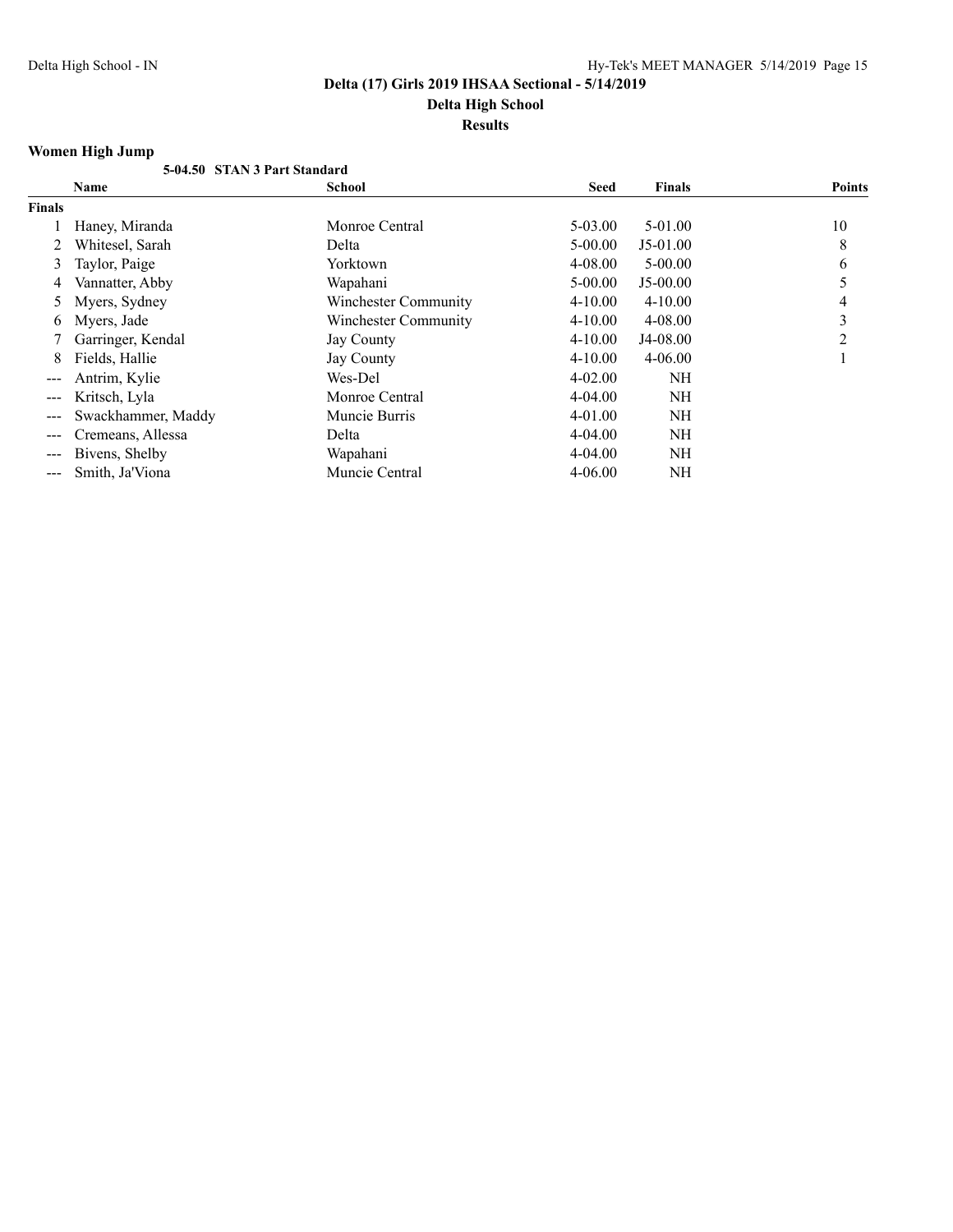## **Women Pole Vault**

|               | 11-02.00 STAN 3 Part Standard |                |             |               |               |
|---------------|-------------------------------|----------------|-------------|---------------|---------------|
|               | <b>Name</b>                   | School         | <b>Seed</b> | <b>Finals</b> | <b>Points</b> |
| <b>Finals</b> |                               |                |             |               |               |
|               | Neu, Graycen                  | Delta          | $10-00.00$  | $10 - 03.00$  | 10            |
|               | 2 Withers, Kerissa            | Delta          | $7-00.00$   | 7-00.00       | 8             |
|               | 3 Hull, Maddie                | Muncie Burris  | $8-06.00$   | $J7-00.00$    |               |
|               | --- Walker, Justyce           | Muncie Central | 7-00.00     | NΗ            |               |
|               |                               |                |             |               |               |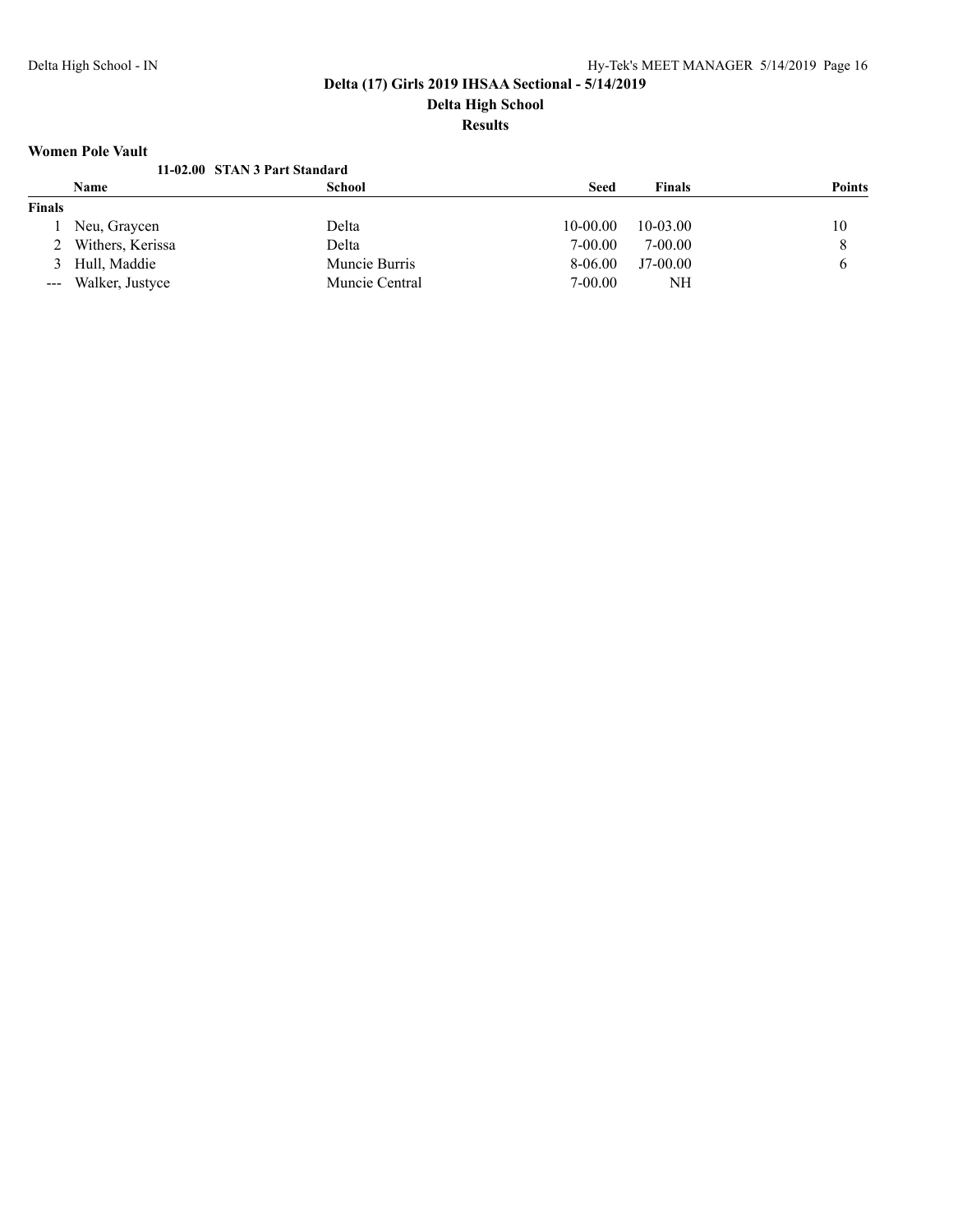**Delta High School Results**

# **Women Long Jump**

|        | 17-08.25 STAN 3 Part Standard |                             |              |               |                |                |
|--------|-------------------------------|-----------------------------|--------------|---------------|----------------|----------------|
|        | <b>Name</b>                   | School                      | <b>Seed</b>  | <b>Finals</b> |                | <b>Points</b>  |
| Finals |                               |                             |              |               |                |                |
|        | Schwer, Mallory               | Delta                       | $16 - 02.50$ | 15-02.00      |                | 10             |
| 2      | Woods-Barnes, Janelle         | Muncie Central              | 15-11.75     | 15-00.00      |                | 8              |
| 3      | Hill, Halle                   | Jay County                  | 15-02.00     | 14-10.50      |                | 6              |
| 4      | Jones, Alainah                | Muncie Burris               | 14-00.00     | 14-09.50      |                | 5              |
| 5      | Dornick, Lexah                | Wapahani                    | 14-05.00     | 14-08.50      |                | 4              |
| 6      | Cremeans, Allessa             | Delta                       | 14-01.25     | J14-08.50     |                | 3              |
|        | Adams, Abby                   | Wapahani                    | 14-11.00     | 14-00.00      |                | $\overline{2}$ |
| 8      | Williams, La'Bria             | Muncie Burris               | 13-10.00     | 13-01.50      |                |                |
| 9      | Morgan, Talia                 | Yorktown                    | 12-02.00     | 13-01.00      | $\overline{c}$ |                |
| 10     | Armour, Taryn                 | Monroe Central              | 12-11.00     | 12-10.00      | 2              |                |
| 11     | Lowe, Tonisha                 | Muncie Central              | 13-05.50     | 12-09.00      |                |                |
| 12     | Hale, Mattie                  | Randolph Southern           | 11-08.00     | 12-07.50      | 2              |                |
| 13     | Smoak, Faith                  | Union (Modoc)               | 13-01.00     | 12-06.50      | $\overline{c}$ |                |
| 14     | Antrim, Kylie                 | Wes-Del                     | 13-01.00     | 12-06.00      | 2              |                |
| 14     | Beatty, Aaliyah               | <b>Winchester Community</b> | 14-00.00     | 12-06.00      |                |                |
| 16     | Lawson, Maddie                | Yorktown                    | 13-04.00     | 11-09.50      | 2              |                |
| 16     | Harrison, Deserae             | Randolph Southern           | 12-07.00     | 11-09.50      | 2              |                |
| 18     | Gann, Jalynn                  | Wes-Del                     | 12-02.50     | 11-09.00      | 2              |                |
| 19     | Gillespie, Peyton             | Monroe Central              | 11-08.00     | 11-00.00      | 2              |                |
| 20     | Crabtree, Shelbie             | Cowan                       | 10-05.00     | $9 - 10.50$   | $\overline{c}$ |                |
| ---    | Walker, Mikayla               | Winchester Community        | 16-00.00     | ND            |                |                |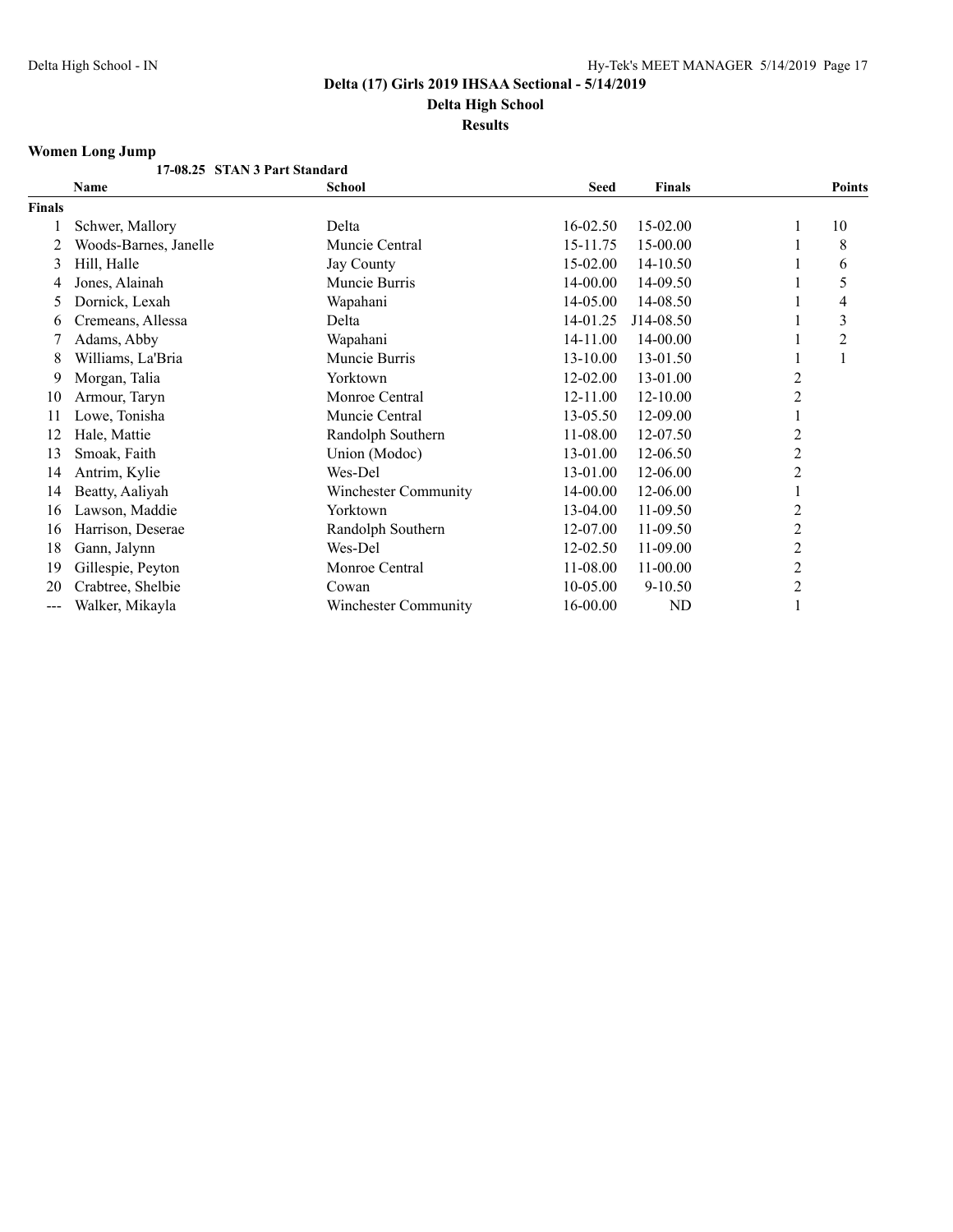**Results**

### **Women Shot Put**

|               | <b>WOMEN SHOL 1 UL</b>        |                      |             |               |                  |                  |
|---------------|-------------------------------|----------------------|-------------|---------------|------------------|------------------|
|               | 40-08.50 STAN 3 Part Standard |                      |             |               |                  |                  |
|               | Name                          | <b>School</b>        | <b>Seed</b> | <b>Finals</b> |                  | <b>Points</b>    |
| <b>Finals</b> |                               |                      |             |               |                  |                  |
|               | Wagaman, Kylie                | Muncie Burris        | 35-03.00    | 34-11.50      | $\overline{c}$   | 10               |
| 2             | Miller, Ellie                 | Yorktown             | 33-09.00    | 32-10.50      | $\overline{2}$   | 8                |
| 3             | Culberson, Carley             | Yorktown             | 31-03.00    | 32-05.50      | 2                | 6                |
| 4             | Quiroz, Marissa               | Muncie Central       | 29-00.00    | 32-00.50      | 2                | 5                |
| 5             | Morvilius, Haley              | Wapahani             | 33-00.50    | 31-07.50      | $\overline{c}$   | 4                |
| 6             | Farmer, Sammi                 | Monroe Central       | 31-05.00    | 30-08.25      | $\overline{2}$   | 3                |
|               | Coleman, Chloe                | Delta                | 29-11.00    | 29-06.75      | $\overline{c}$   | $\boldsymbol{2}$ |
| 8             | Lewman, Avery                 | Delta                | 28-06.00    | 29-06.50      | $\overline{2}$   | 1                |
| 9             | Fennig, Kassidy               | Jay County           | 29-09.00    | 29-01.00      | $\overline{2}$   |                  |
| 10            | Willis, Jalynn                | Wapahani             | 28-01.00    | 29-00.00      | $\boldsymbol{2}$ |                  |
| 11            | Ruhl, Danielle                | Winchester Community | 33-00.00    | 28-05.00      | $\overline{2}$   |                  |
| 12            | Smith, Sophia                 | Cowan                | 29-09.50    | 28-04.25      | $\overline{c}$   |                  |
| 13            | Whitesell, Aubrey             | Wes-Del              | 27-04.00    | 27-08.50      | 1                |                  |
| 13            | Clark, Shelby                 | Jay County           | 30-10.00    | 27-08.50      | $\boldsymbol{2}$ |                  |
| 15            | Longfellow, Ashlyn            | Randolph Southern    | 25-10.25    | 27-01.75      |                  |                  |
| 16            | Sherfick, Laura               | Muncie Burris        | 24-08.00    | 25-01.50      |                  |                  |
| 17            | Keesling, Olivia              | Randolph Southern    | 24-06.50    | 24-01.00      |                  |                  |
| 18            | Burris, Makayla               | Union (Modoc)        | 25-03.00    | 23-08.00      |                  |                  |
| 19            | Crabtree, Shelbie             | Cowan                | 23-05.50    | 23-00.75      |                  |                  |
| 20            | Losh, Charlotte               | Wes-Del              | 25-02.50    | 22-09.00      |                  |                  |
| 21            | Castillo, Alexis              | Winchester Community | 26-00.00    | 22-07.50      |                  |                  |
| 22            | Riggins, McKenzie             | Monroe Central       | 22-03.00    | 19-02.25      |                  |                  |
| 23            | Golliher, Ashlynn             | Union (Modoc)        | 21-05.00    | 16-06.25      |                  |                  |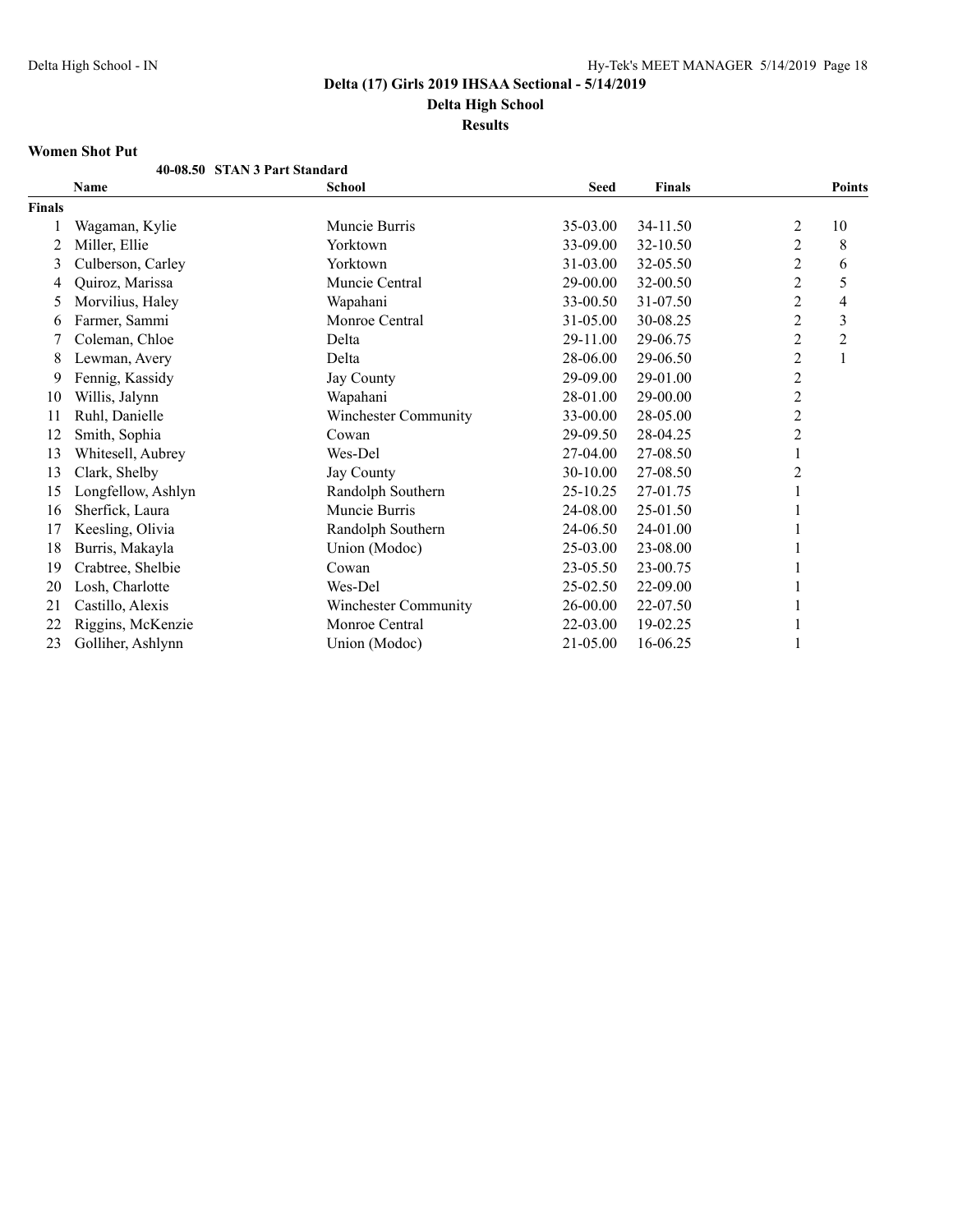**Results**

#### **Women Discus Throw**

|               | 125-05 STAN 3 Part Standard |                             |             |               |                         |                         |
|---------------|-----------------------------|-----------------------------|-------------|---------------|-------------------------|-------------------------|
|               | Name                        | <b>School</b>               | <b>Seed</b> | <b>Finals</b> |                         | <b>Points</b>           |
| <b>Finals</b> |                             |                             |             |               |                         |                         |
|               | Fennig, Kassidy             | Jay County                  | 91-04       | 110-08.00     | 2                       | 10                      |
| 2             | Miller, Ellie               | Yorktown                    | 112-11      | 99-05.00      | $\overline{\mathbf{c}}$ | 8                       |
| 3             | Smith, Sophia               | Cowan                       | 91-02       | 94-04.00      | $\overline{c}$          | 6                       |
| 4             | Ruhl, Danielle              | <b>Winchester Community</b> | 96-00       | 91-10.00      | $\overline{c}$          | 5                       |
| 5             | Quiroz, Marissa             | Muncie Central              | 80-00       | 90-05.00      | 2                       | 4                       |
| 6             | Wagaman, Kylie              | Muncie Burris               | 85-11       | 88-03.00      | $\overline{c}$          | $\overline{\mathbf{3}}$ |
|               | Morvilius, Haley            | Wapahani                    | 102-06      | 88-01.00      | $\overline{c}$          | $\overline{c}$          |
| 8             | Bonsack, Ella               | Yorktown                    | 87-01       | 86-06.00      | $\overline{c}$          | $\mathbf{1}$            |
| 9             | Davis, Emma                 | Muncie Burris               | 85-07       | 84-04.00      | 2                       |                         |
| 10            | Longfellow, Ashlyn          | Randolph Southern           | 77-05       | 81-11.00      | 1                       |                         |
| 11            | Evans, Diana                | Cowan                       | 79-08       | 79-09.00      | 2                       |                         |
| 12            | Farmer, Sammi               | Monroe Central              | 82-07       | 79-05.00      | $\overline{c}$          |                         |
| 13            | Mills, Emily                | Wes-Del                     | 78-11       | 79-03.00      | 2                       |                         |
| 14            | Amos, Kaile                 | Delta                       | 75-09       | 79-00.00      |                         |                         |
| 15            | Lewman, Avery               | Delta                       | 71-07       | 76-02.00      |                         |                         |
| 16            | Klopfenstein, Kylie         | Jay County                  | $79-10$     | 73-00.00      | 2                       |                         |
| 17            | Lowe, Tonisha               | Muncie Central              | 70-00       | 72-02.00      |                         |                         |
| 18            | Burris, Makayla             | Union (Modoc)               | 73-06       | 68-08.00      |                         |                         |
| 19            | Allen, Makenna              | <b>Union City</b>           | 55-05       | 62-08.00      |                         |                         |
| 20            | Willis, Jalynn              | Wapahani                    | 71-00       | 62-02.00      |                         |                         |
| 21            | Keesling, Olivia            | Randolph Southern           | $72 - 11$   | 60-03.00      |                         |                         |
| 22            | Downey, Evelyn              | <b>Union City</b>           | $46 - 05$   | 59-11.00      |                         |                         |
| 23            | Sparks, Mikah               | <b>Winchester Community</b> | 61-00       | 56-11.00      |                         |                         |
| 24            | Whitesell, Aubrey           | Wes-Del                     | 64-06       | 54-01.00      |                         |                         |
| 25            | Golliher, Ashlynn           | Union (Modoc)               | 48-00       | 48-01.00      |                         |                         |
| 26            | Gillespie, Peyton           | Monroe Central              | 58-10       | 47-11.00      |                         |                         |